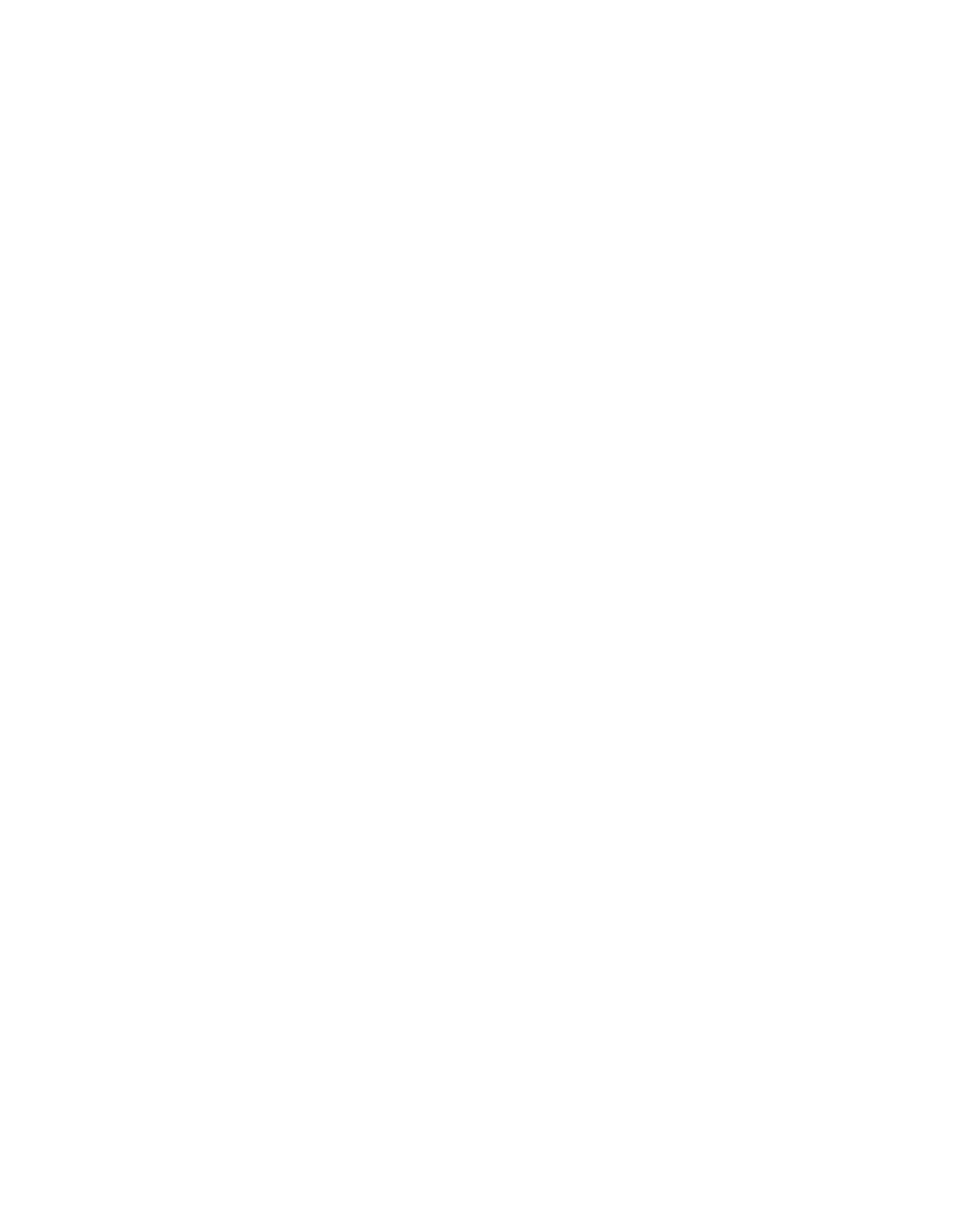# On the Trace Space of a Sobolev Space with a Radial Weight

Helmut Abels<sup>∗</sup> , Miroslav Krbec† and Katrin Schumacher‡

June 18, 2007

#### Abstract

Our concern in this paper lies with trace spaces for weighted Sobolev spaces, when the weight is a power of the distance to a point at the boundary. For a large range of powers we give a full description of the trace space.

Keywords: weighted Sobolev spaces, Muckenhoupt weights, trace spaces AMS-Classification: Primary 46E35; Secondary 46E30

## 1 Introduction and main result

We consider integer order weighted Sobolev spaces with weights equal to a power of the distance to a point of the boundary and more general weights modelled upon such weights. Our concern in this paper lies with a characterization of trace spaces of these weighted Sobolev spaces. Rather surprisingly there are not too many trace theorems for weighted Sobolev spaces even though traces belong to the fundamental concepts both in the theory and applications, and they have been studied for a very long time. One of the major reasons is that there are no straightforward analogs of methods known from the non-weighted theory, which allow a description of values on manifolds of lower dimensions. Note in passing that the study of traces has

<sup>∗</sup>Max Planck Institute for Mathematics in Science, Inselstr. 22, 04103 Leipzig, Germany, e-mail: abels@mis.mpg.de

<sup>&</sup>lt;sup>†</sup>Institute of Mathematics of the ASCR, v.v.i., Žitná 25, 115 67 Prague 1, Czech Republic e-mail: krbecm@math.cas.cz

<sup>‡</sup>Department of Mathematics, Darmstadt University of Technology, Schlossgartenstr. 7, 64289 Darmstadt, Germany, e-mail: schumacher@mathematik.tu-darmstadt.de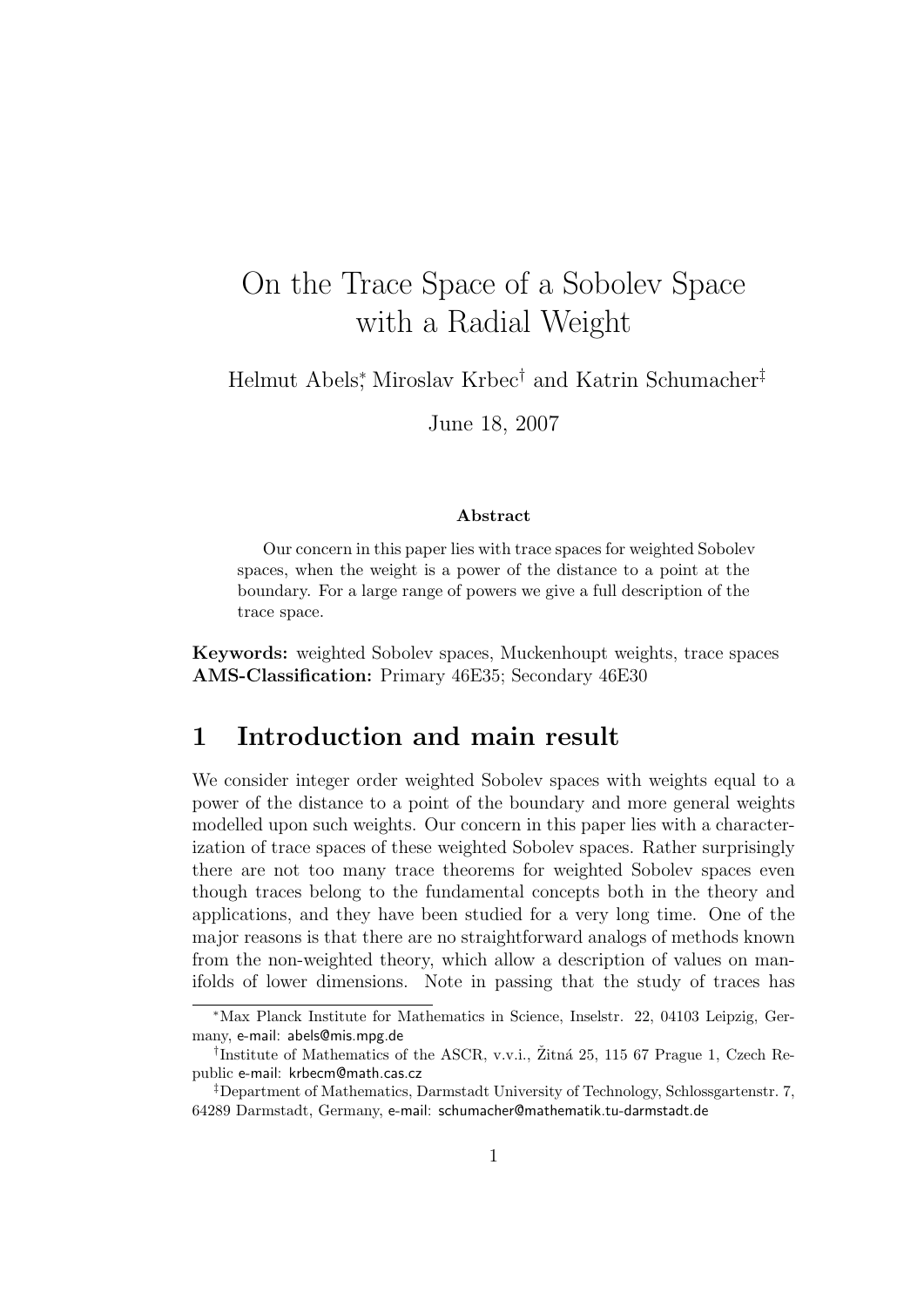been closely connected with extension of integer order spaces to spaces with non-integer derivatives, and it was one of the motivation for establishing the general theory of Besov spaces.

The non-weighted theory for the  $W_p^k$  was studied in many papers and it can be found in a number of well known monographs. We shall make no attempt to make an account of that; let us collect just some of the important references. The pioneering works by Aronszajn [4] and Slobodetskii [25] for the Hilbert case and the papers by Gagliardo [11] and Stein [26] should be mentioned. The theory for  $p = 2$  based on abstract methods can be found in Lions and Magenes' monograph  $[18]$ . The case of general p is treated for instance in monographs by Neˇcas [20], Adams [2], Kufner, John and Fučík [16], Bergh and Löfström [5], Triebel [28]. An immense work has been done by the Soviet school (Lizorkin, Besov, Nikol'skii, Il'in, Uspenskii, and many others). We refer to [28] for a large list of references.

Spaces with weights which equal to a power of the distance to the boundary appeared in many papers; let us refer at least to [14] and [15]. A standard approach consists in taking the trace space as a factor space (modulo equality on the boundary). Nikol'skii in his monograph [21] (especially its second edition) established a trace theorem for these Sobolev weighted spaces: For a suitable range of parameters and under assumption on the regularity on  $\partial\Omega$ , the boundary of  $\Omega$ , he identified the trace space with an unweighted Besov space with a modified smoothness parameter—the effect of the weight on the domain (Hardy's inequality behind the scenes).

Let us recall the very basic setting of the trace problem. For simplicity we shall consider spaces on  $\mathbb{R}^n$  and traces on  $\mathbb{R}^{n-1}$ , that is, on  $\partial \mathbb{R}^n_+$ , the boundary of  $\mathbb{R}^n_+$ . By virtue of extension theorems the Sobolev space on  $\mathbb{R}^n_+$ equals (up to equivalence of norms) to the restriction of the corresponding Sobolev space on  $\mathbb{R}^n$ , equipped with the factornorm (modulo equality on  $\mathbb{R}^n_+$ ). This can be transferred to spaces on a smooth domain  $\Omega$  and its boundary  $\partial\Omega$  in a standard way—using resolution of unity and local coordinates. Let  $s > 0$  be a non-integer and denote by [s] the integer part of s. Let  $1 < p \leq \infty$ . Then the Sobolev-Slobodetskii space  $W_p^s = W_p^s(\mathbb{R}^n)$  is defined as the linear space of all functions  $f \in L_p(\mathbb{R}^n)$  with

$$
||f|W_p^s(\mathbb{R}^n)|| = ||f||_{L_p(\mathbb{R}^n)} + \sum_{|\alpha| = [s]} \left( \int_{\mathbb{R}^n} \int_{\mathbb{R}^n} \frac{|D^{\alpha}f(x) - D^{\alpha}f(y)|^p}{|x - y|^{(s - [s])p + N}} dxdy \right)^{1/p} < \infty.
$$

(Note that this is a special case of a general Besov space  $B_{p,q}^s(\mathbb{R}^n)$  for  $p = q$ .) Here and in the following we shall use the notation  $||f|X||$  instead of  $||f||_X$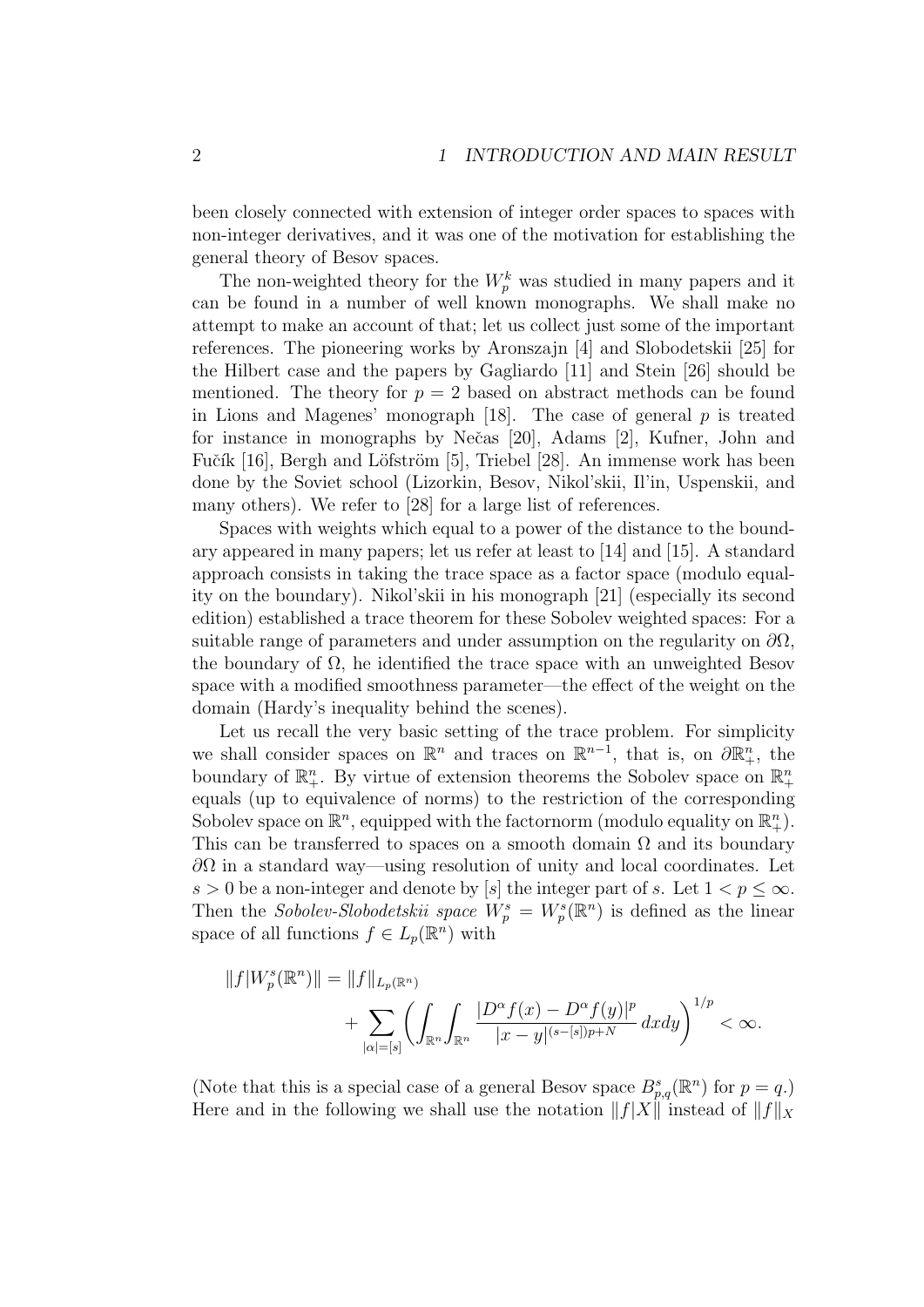whenever it might improve legibility of the text. Recall that  $C(\overline{\mathbb{R}^n_+}) \cap W^1_p(\mathbb{R}^n_+)$ is dense in  $W_p^1(\mathbb{R}^n_+)$ . One can prove that there is a bounded linear operator

tr: 
$$
W_p^1(\mathbb{R}^n) \to W_p^{1-1/p}(\partial \mathbb{R}^n_+)
$$

such that  $\text{tr } f(y') = f(y')$  for every  $y' \in \partial \mathbb{R}^n_+$  and every  $f \in C(\overline{\mathbb{R}^n_+})$ . This gives a natural meaning to values of a general  $f \in W_p^1(\mathbb{R}^n_+)$  on  $\partial \mathbb{R}^n_+$ . Moreover, it is well known that there exists a bounded linear operator

ext: 
$$
W_p^{1-1/p}(\partial \mathbb{R}^n_+) \to W_p^1(\mathbb{R}^n_+)
$$

such that  $ext \circ tr = id$  on  $W_p^{1-1/p}(\partial \mathbb{R}^n_+)$ . Theorems of this kind are now wellknown in a general setting of Besov and Lizorkin-Triebel spaces; we refer to [28].

Now let w be a *weight function* (shortly a *weight*) in  $\mathbb{R}^n$ , that is,  $w \in L_{1,\text{loc}}$ and  $w > 0$  a.e. in  $\mathbb{R}^n$ . Let  $W_p^k(w) = W_p^k(\mathbb{R}^n, w)$  be the weighted Sobolev space, i.e. the space of all functions  $f$ , which together with their generalized derivatives  $D^{\alpha} f$  up to the order k belong to

$$
L_p(w) = L_p(\mathbb{R}^n; w) = \left\{ f : ||f||_{L_p(w)}^p = \int_{\mathbb{R}^n} |f(x)|^p w(x) dx < \infty \right\},\
$$

with the norm

$$
||f|W_p^k(w)|| = \sum_{|\alpha| \le k} ||D^{\alpha}f| L_p(w)||.
$$

Only special weights (of type  $(1+|x|^2)^{r/2}$  and their generalizations) and rather sophisticated methods permit to conclude that a function  $f$  belongs to  $W_p^k(w)$  if and only if  $fw^{1/p} \in W_p^k(\chi_{\Omega}) = W_p^k$ , see [24] and [7] for the so called  $W<sup>n</sup>$  classes (one has to assume that the weighted space in question can be extended to the whole of  $\mathbb{R}^n$ , too). In particular, the class  $W^n$  excludes singularities so that another approach must be used for weights vanishing or blowing-up at the boundary. The situation is now well understood for weights, which equal to a power of the distance to the boundary. (Note also that such weights can be used to characterize zero traces, even in case of a quite general boundary; see e.g. [13].) The trace theorem for such weights was proved by Nikol'skii in [21] with help of real analysis methods. Let us recall Nikol'skii's result. Assume that  $\Omega$  is a domain with a sufficiently smooth boundary  $\Gamma$  (as to the required smoothness we refer to [21] for details) and let

$$
\varrho(x) = \text{dist}(x, \Gamma), \qquad x \in \Omega.
$$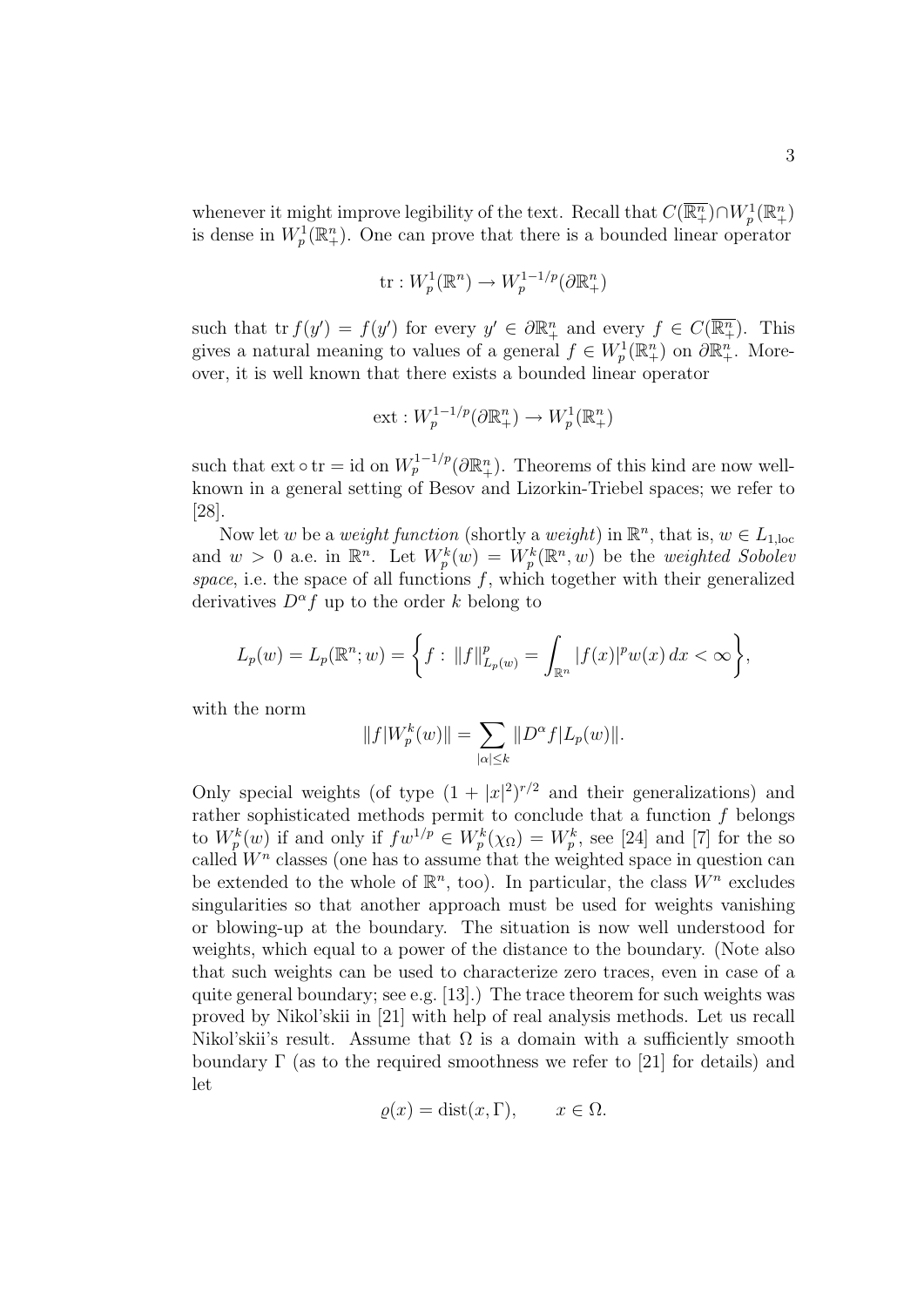For  $k \in \mathbb{N}$ ,  $1 \leq p \leq \infty$ , and  $\gamma \in \mathbb{R}$ , denote by  $W_{p,\gamma}^k$  the weighted Sobolev space with the norm

$$
||f|W_{p,\gamma}^k|| = ||f||_{L_p(\Omega)} + \sum_{|\alpha|=k} ||(D^{\alpha}f) \varrho^{-\gamma}||_{L_p(\Omega)}.
$$

Suppose that

$$
0 < k + \gamma - 1/p < k.
$$

Then

$$
W_{p,\gamma}^k(\Omega) \hookrightarrow W_p^{k+\gamma-1/p}(\Gamma)
$$

and, moreover, there exists a bounded extension operator

$$
\operatorname{ext}_{\gamma}: W_p^{k+\gamma-1/p}(\Gamma) \to W_{p,\gamma}^k(\Omega).
$$

A by far more general setting—spaces on fractals with this type of weights was recently considered by Piotrowska in [22].

In the following we shall make use of a Fourier analytic approach to Sobolev spaces and their weighted generalizations, therefore we recall the most important definitions and fix the notation.

Let  $\{\varphi_j\}_{j=0}^{\infty}$  is the smooth (dyadic) decomposition of unity (see [28], [5]):  $\text{supp}\,\varphi_j \subseteq \{2^{j-1} \leq |\xi| \leq 2^{j+1}\}\,$  for  $j \in \mathbb{N}_0$  and  $\text{supp}\,\varphi_0 \subseteq \overline{B_1(0)}$  and  $\varphi_j(\xi) =$  $\varphi_1(2^{-j+1}\xi)$  for  $j \in \mathbb{N}$ .

For  $1 \leq p \leq \infty$ ,  $1 \leq q \leq \infty$  and  $s \in \mathbb{R}^1$  the *Besov space*  $B_{pq}^s = B_{pq}^s(\mathbb{R}^n)$ is the space of all  $f \in \mathcal{S}'(\mathbb{R}^n)$  with the finite norm

$$
||f|B_{pq}^s|| = \left(\sum_{k=0}^{\infty} 2^{ksq} ||\mathcal{F}^{-1}(\varphi_k \hat{f})||_{L_p}^q\right)^{1/q}
$$
(1.1)

if  $q < \infty$  and with the finite norm

$$
||f|B_{p\infty}^{s}|| = \sup_{k} 2^{ks} ||\mathcal{F}^{-1}(\varphi_{k}\widehat{f})||_{L_{p}}
$$
\n(1.2)

if  $q = \infty$ . Replacing the  $L_p$  space in the above definitions by  $L_p(w)$  we get a formal definition of the *weighted Besov space*  $B_{pq}^s(\mathbb{R}^n; w)$ . Here  $\mathcal{S}(\mathbb{R}^n)$ denotes the space of smooth rapidly decreasing functions  $f: \mathbb{R}^n \to \mathbb{C}$  and  $\mathcal{S}'(\mathbb{R}^n) = (\mathcal{S}(\mathbb{R}^n))'$  its dual.

We shall also use the *Bessel potential spaces*  $H_p^s = H_p^s(\mathbb{R}^n)$  and their weighted clones: For s real and  $1 < p < \infty$ ,

$$
H_p^s(\mathbb{R}^n) = \left\{ f \in \mathcal{S}'(\mathbb{R}^n) : \left\| \mathcal{F}^{-1} \left[ (1 + |\xi|^2)^{s/2} \mathcal{F} f \right] \right\|_{L_p} < \infty \right\},
$$
  

$$
H_p^s(\mathbb{R}^n; w) = \left\{ f \in \mathcal{S}'(\mathbb{R}^n) : \left\| \mathcal{F}^{-1} \left[ (1 + |\xi|^2)^{s/2} \mathcal{F} f \right] \right\|_{L_p(w)} < \infty \right\}
$$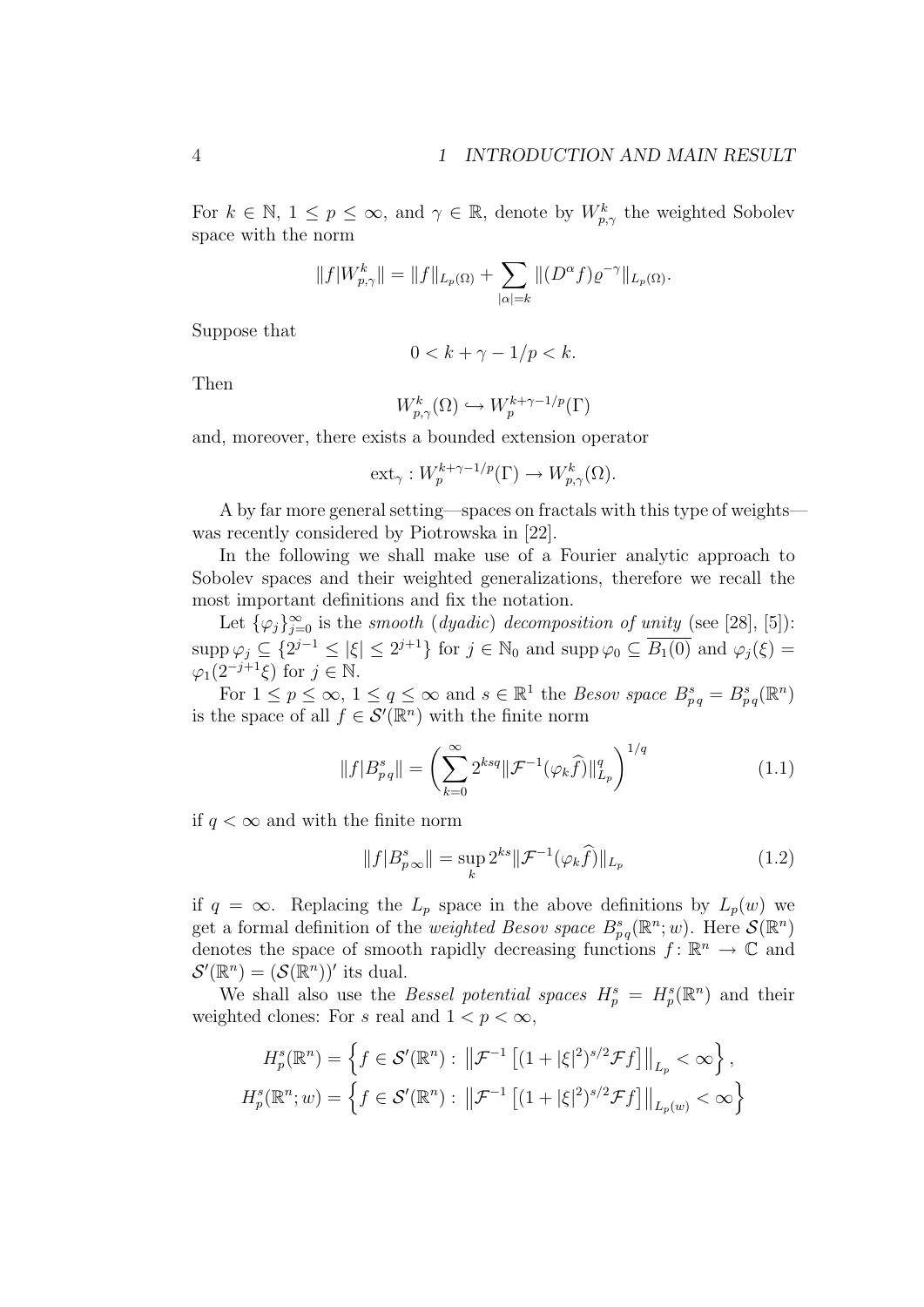normed in the obvious way.

For Lipschitz domains there exists a universal extension operator working on Sobolev, Besov and Bessel potential spaces (and also on the Lizorkin-Triebel spaces, even for all real s, see Rychkov  $[23]$ ; this means that many relevant properties of spaces on Lipschitz domains follow from the claims on the whole of  $\mathbb{R}^n$ . That is, one can work either with a formal definition of spaces on domains as factorspaces of spaces on  $\mathbb{R}^n$  modulo equality on the domain in question or with a space on the domain with a usual intrinsic norm (if it is available). This can be partly extended to weighted spaces with the Muckenhoupt weights. Recall that a weight  $w$  belongs to the Muckenhoupt class  $A_p(\mathbb{R}^n)$   $(1 < p < \infty)$  if

$$
\sup_{Q} \left( \frac{1}{|Q|} \int_{Q} w(x) \, dx \right) \left( \frac{1}{|Q|} \int_{Q} w(x)^{1/(p-1)} \, dx \right)^{p-1} < \infty,\tag{1.3}
$$

where the supremum is taken over all cubes  $Q \subset \mathbb{R}^n$  with edges parallel to the coordinate axes. We shall write simply  $A_p$  if no misunderstanding can occur. Note in passing that  $x' \mapsto |x'|^{\alpha}$  belongs to  $A_q$  in  $\mathbb{R}^{n-1}$  if and only if  $-(n-1) < \alpha < (q-1)(n-1)$  (see e.g. [8]).

We also refer to Chua [6] for an extension theorem for Sobolev spaces on domains and to Rychkov [23] as to the formulae for the norm in Sobolev spaces with  $A_p$  weights in terms of a weighted Littlewood-Paley decomposition. Specifically, for a positive integer k,  $1 < p < \infty$ , and  $w \in A_p$ ,

$$
||f|W_p^k(\mathbb{R}^n; w)|| \sim \left\| \left( \sum_{k=0}^{\infty} 2^{2jk} |\mathcal{F}^{-1}(\varphi_k \widehat{f})(x)|^2 \right)^{1/2} \right\|_{L_p(w)}.
$$

This holds even for a bigger class of the so called local  $A_p$  weights (see [23]) (one requires the condition (1.3) only for small cubes).

In Section 4 we also make use of weighted Sobolev spaces of negative order. It well-known that for  $1 < p < \infty$  and  $w \in A_p$ , the dual space of  $L_p(w)$  is given by  $L_{p'}(w')$  where  $\frac{1}{p} + \frac{1}{p'}$  $\frac{1}{p'}=1$  and  $w'=w^{-\frac{1}{p-1}} \in A_{p'}$ . Accordingly, for a positive integer  $k$  we define

$$
W_q^{-k}(\mathbb{R}^n; w) := (W_{q'}^k(\mathbb{R}^n; w'))'.
$$

For more details about weighted spaces of negative order we refer to [23].

To avoid technicalities we shall not deal with the case of Lipschitz domains and we will concentrate on the basic case of a Sobolev space on  $\mathbb{R}^n$  and a trace on the boundary of a half-space  $\mathbb{R}^n_+$ .

Our main result is: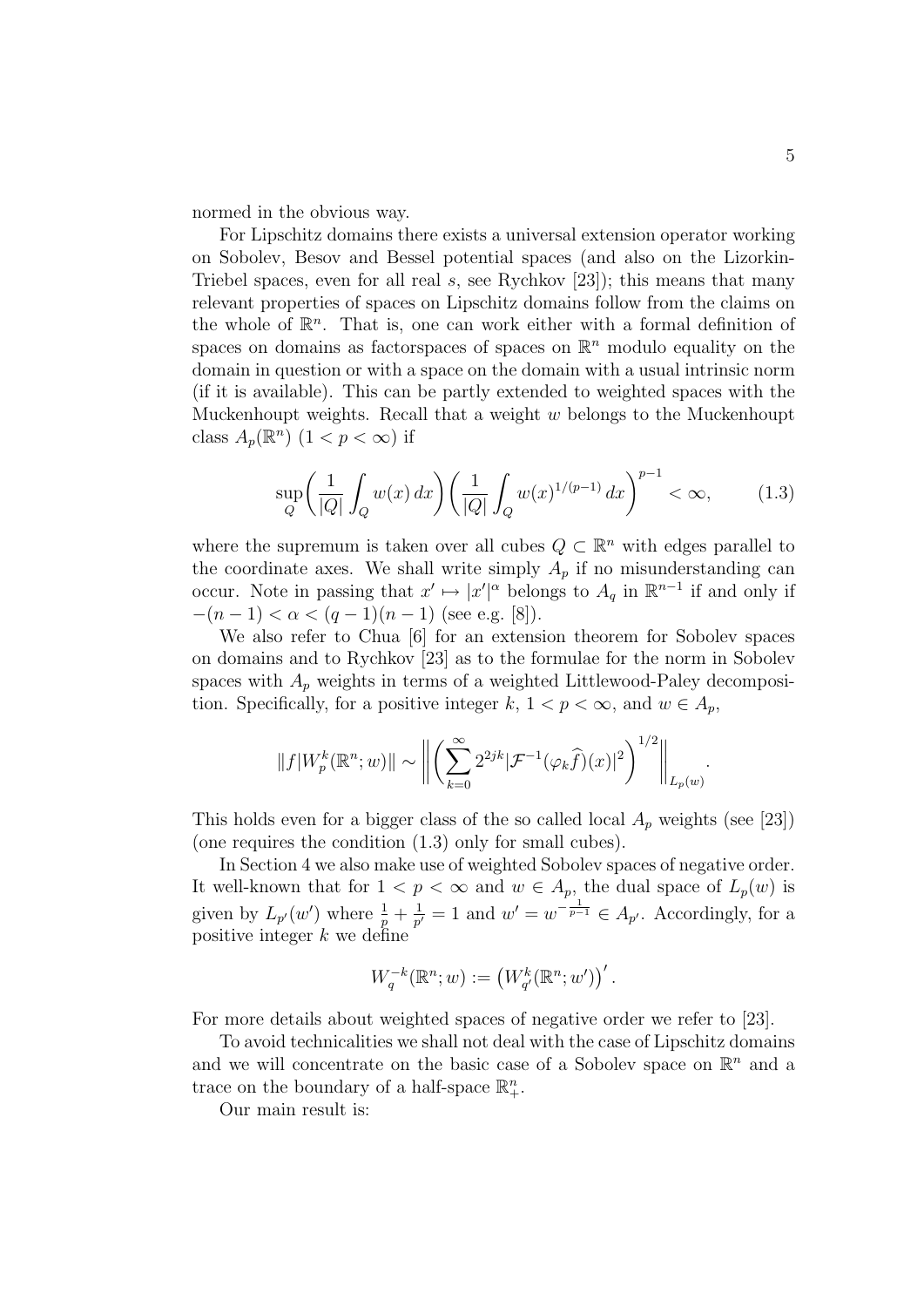**THEOREM 1.1** Let  $\alpha \in (-(n-1),(q-1)(n-1))$ . Then

$$
\mathrm{tr}_{\mathbb{R}^{n-1}} W_q^1(\mathbb{R}^n_+; |x|^\alpha) = B_{qq}^{1-\frac{1}{q}}(\mathbb{R}^{n-1}; |x'|^\alpha).
$$

For the precise definition of the function spaces we refer to Section 2 below.

The structure of the paper is as follows: In Section 2 we prove some preliminary results concerning weighted spaces. Then in Section 3 the proof of the Theorem 1.1 for  $\alpha > 0$  is given, based on a suitable estimate of the solution operator to a Dirichlet boundary value problem. Finally, in Section 4 the case  $\alpha < 0$  is proved by a duality argument.

# 2 Preliminary results on weighted function spaces

By Garcia-Cuerva and Rubio de Francia [12], Theorem 3.9. the following weighted version of the Hörmander-Mikhlin multiplier theorem holds.

**THEOREM 2.1** Let  $m \in C^n(\mathbb{R}^n \setminus \{0\})$  fulfill the property

$$
|\partial^{\alpha}m(\xi)| \le K|\xi|^{-|\alpha|}, \text{ for every } \xi \in \mathbb{R}^n \setminus \{0\}, \quad |\alpha| = 0, 1, ..., n,
$$

for some constant  $K > 0$ . Then T defined by

$$
\widehat{Tf} = m\widehat{f} \qquad \text{for} \ \ f \in \mathcal{S}(\mathbb{R}^n)
$$

extends to a continuous operator on  $L_w^q(\mathbb{R}^n)$  for every  $q \in (1,\infty)$  and  $w \in A_q$ .

In [12] this theorem is stated for an even larger class of multipliers  $m$ . The assertion on the operator norm is not mentioned explicitly, but it follows from the same proof.

Moreover, recall that a smooth function  $p: \mathbb{R}^n \times \mathbb{R}^n \to \mathbb{C}$  is in the pseudodifferential symbol class  $S^m_{1,0}(\mathbb{R}^n \times \mathbb{R}^n)$ ,  $m \in \mathbb{R}$ , if and only if for every  $\alpha, \beta \in \mathbb{N}_0^n$  there is a constant  $C_{\alpha, \beta}$  such that

$$
|\partial_{\xi}^{\alpha}\partial_{x}^{\beta}p(x,\xi)| \leq C_{\alpha,\beta}\langle \xi \rangle^{m-|\alpha|}
$$

uniformly in  $x, \xi \in \mathbb{R}^n$ , where  $\langle \xi \rangle := (1 + |\xi|^2)^{\frac{1}{2}}$ . Moreover,  $S_{1,0}^m(\mathbb{R}^n \times \mathbb{R}^n)$  is a Fréchet space e.g. with respect to the semi-norms

$$
|p|_{S_{1,0}^m}^{(N)} = \sup_{|\alpha|+|\beta| \leq N} \sup_{x,\xi \in \mathbb{R}^n} |\partial_{\xi}^{\alpha} \partial_x^{\beta} p(x,\xi)| \langle \xi \rangle^{-m+|\alpha|},
$$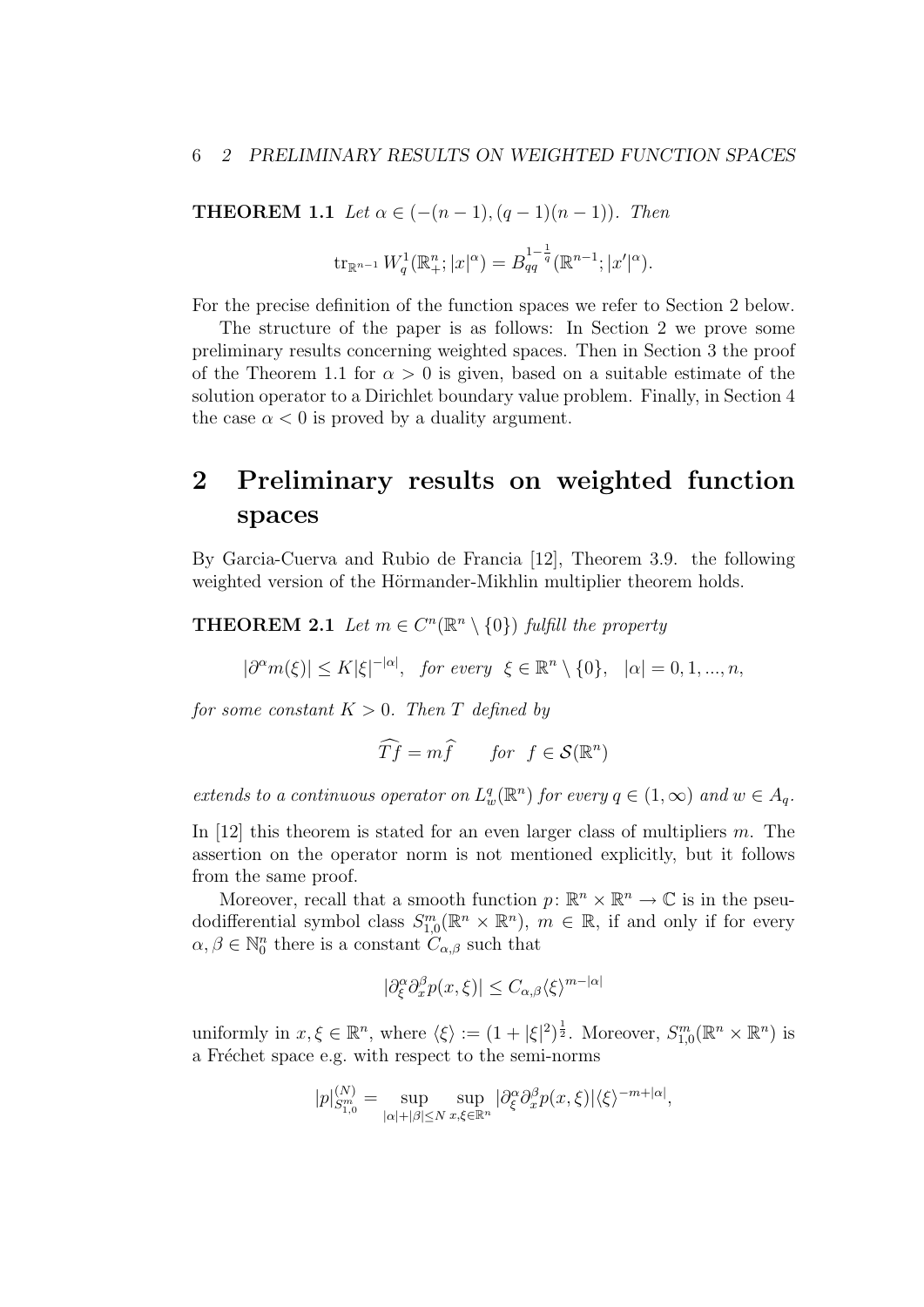cf. e.g. [17, 27]. It is well-known that  $\langle \xi \rangle^m \in S^m_{1,0}(\mathbb{R}^n \times \mathbb{R}^n)$ , i.e., for every  $\alpha \in \mathbb{N}_0^n$ 

$$
|\partial_{\xi}^{\alpha}\langle \xi \rangle^{m}| \le C_{\alpha} \langle \xi \rangle^{m-|\alpha|} \tag{2.1}
$$

uniformly in  $\xi \in \mathbb{R}^n$ . This can e.g. be proved by using the fact that  $f(a, \xi) :=$  $|(a,\xi)|^m$ ,  $(a,\xi) \in \mathbb{R}^{n+1} \setminus \{0\}$ , is a smooth and homogeneous function of degree  $m$ .

For  $p \in S^m_{1,0}(\mathbb{R}^n \times \mathbb{R}^n)$  the associated pseuododifferential operator is defined by

$$
p(x, D_x)f = \int_{\mathbb{R}^n} e^{ix\cdot\xi} p(x, \xi) \widehat{f}(\xi) \frac{d\xi}{(2\pi)^n}, \qquad f \in \mathcal{S}(\mathbb{R}^n), \tag{2.2}
$$

where  $f = \mathcal{F}[f](\xi)$  and  $D_x = \frac{1}{i}$  $\frac{1}{i}\partial_x$ . Then  $p(x, D_x)$  can be extended to a bounded operator on weighted Bessel potential spaces by the following result due to Marschall [19, Theorem 1]:

**THEOREM 2.2** Let  $1 < q < \infty$ ,  $s \in \mathbb{R}$ ,  $w \in A_q$ , and let  $p \in S^m_{1,0}(\mathbb{R}^n \times$  $\mathbb{R}^n$ ),  $m \in \mathbb{R}$ . Then  $p(x, D_x)$  defined as above extends to a bounded linear operator  $p(x, D_x)$ :  $H_q^{s+m}(\mathbb{R}^n; w) \to H_q^{s}(\mathbb{R}^n; w)$ . Moreover, there exists  $N =$  $N(s, m, n, q) \in \mathbb{N}_0$  and  $C = C(s, m, n, q) > 0$  such that

$$
||p(x, D_x)|\mathcal{L}(H_q^{s+m}(\mathbb{R}^n; w), H_q^{s}(\mathbb{R}^n; w))|| \leq C|p|_{S_{1,0}^m}^{(N)}
$$

uniformly in  $p \in S^m_{1,0}(\mathbb{R}^n \times \mathbb{R}^n)$ .

Proof: The first part follows directly from [19, Theorem 1]. The second part follows easily from the linearity of the mapping  $S^m_{1,0}(\mathbb{R}^n \times \mathbb{R}^n) \ni p \mapsto$  $p(x, D_x) \in \mathcal{L}(H_q^{s+m}(\mathbb{R}^n; w), H_q^{s}(\mathbb{R}^n; w))$  and the fact that the mapping is bounded, which can be easily checked by observing that all constants in the proof of [19, Theorem 1] only depend on some semi-norm  $|p|_{S_m}^{(N)}$  $S_{1,0}^{(N)}$  with a sufficiently large  $N \in \mathbb{N}_0$ . г

Let  $\omega \in A_q(\mathbb{R}^n)$ , let  $\varphi_j, j \in \mathbb{N}_0$ , be a dyadic decomposition of unity as in the introduction and let  $s \in \mathbb{R}$ ,  $1 \leq p, q \leq \infty$ . Note that  $\varphi_j, j \in \mathbb{N}_0$ , can be chosen such that  $\varphi_j(\xi) = (\varphi_1(2^{-j+1}\xi))$  for all  $j \geq 1$ . In particular, this implies

$$
|\partial_{\xi}^{\alpha}\varphi_{j}(\xi)| \leq C_{\alpha} 2^{-j|\alpha|} \tag{2.3}
$$

uniformly in  $j \in \mathbb{N}_0$  and for all  $\alpha \in \mathbb{N}_0$ .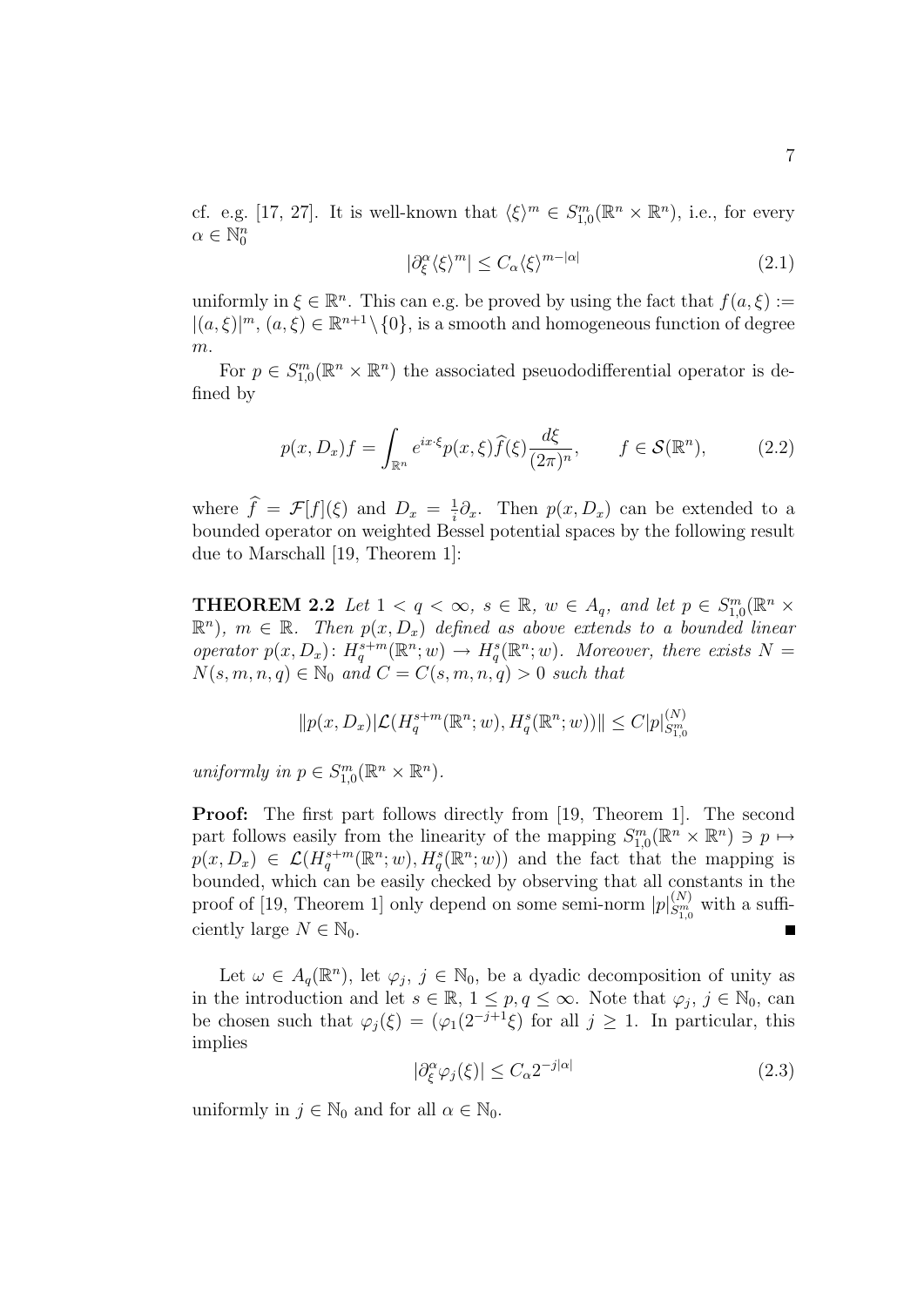#### 8 2 PRELIMINARY RESULTS ON WEIGHTED FUNCTION SPACES

With the notation as in (2.2) we can define weighted Besov space by

$$
B_{pq}^{s}(\mathbb{R}^{n};\omega) = \left\{ f \in \mathcal{S}'(\mathbb{R}^{n}) : ||f||_{B_{pq}^{s}(\mathbb{R}^{n};\omega)} < \infty \right\},
$$
  

$$
||f||_{B_{pq}^{s}(\mathbb{R}^{n};\omega)} = \left( \sum_{j=0}^{\infty} 2^{sqj} ||\varphi_{j}(D_{x})f||_{L^{p}(\mathbb{R}^{n};\omega)}^{q} \right)^{1/q}
$$

with the obvious modifications if  $q = \infty$ . We note that  $B_{pq}^s(\mathbb{R}^n;\omega)$  is a retract of  $\ell_q^s(\mathbb{N}_0; L^p(\mathbb{R}^n; \omega))$ , where

$$
\ell_q^s(\mathbb{N}_0; X) = \left\{ (a_j)_{j \in \mathbb{N}_0} \in X^{\mathbb{N}_0} : ||(a_j)_{j \in \mathbb{N}_0}||_{\ell_q^s(\mathbb{N}_0; X)} < \infty \right\},
$$
  

$$
||(a_j)_{j \in \mathbb{N}_0}||_{\ell_q^s(\mathbb{N}_0; X)} = \left( \sum_{j=0}^{\infty} 2^{sjq} ||a_k||_X^q \right)^{\frac{1}{q}} \quad \text{if } q < \infty,
$$
  

$$
||(a_j)_{j \in \mathbb{N}_0}||_{\ell_\infty^s(\mathbb{N}_0; X)} = \sup_{j \in \mathbb{N}_0} 2^{sj} ||a_j||_X.
$$

More precisely, the retractions and coretractions are given by

$$
R: \ell_q^s(\mathbb{N}_0; L^p(\mathbb{R}^n; \omega)) \to B_{pq}^s(\mathbb{R}^n; \omega), \qquad R((a_j)_{j \in \mathbb{N}_0}) = \sum_{j=0}^{\infty} \psi_j(D_x) a_j,
$$
  

$$
S: B_{pq}^s(\mathbb{R}^n; \omega) \to \ell_q^s(\mathbb{N}_0; L^p(\mathbb{R}^n; \omega)), \qquad Sf = (\varphi_j(D_x)f)_{j \in \mathbb{N}_0},
$$
  
where  $\psi_j(\xi) = \varphi_{j-1}(\xi) + \varphi_j(\xi) + \varphi_{j+1}(\xi), j \in \mathbb{N}_0$ , and  $\varphi_{-1}(\xi) \equiv 0$ .

### 2.1 Interpolation of weighted Besov spaces

**Lemma 2.3** Let  $1 < q < \infty$ ,  $s \in \mathbb{R}$ , and let  $\omega \in A_q(\mathbb{R}^n)$ . Then

$$
B_{q1}^s(\mathbb{R}^n;\omega) \hookrightarrow H_q^s(\mathbb{R}^n;\omega) \hookrightarrow B_{q\infty}^s(\mathbb{R}^n;\omega).
$$

Proof: First of all,

$$
|\partial^{\alpha}_{\xi}(\langle\xi\rangle^{s}\varphi_{j}(\xi))|\leq C_{\alpha,s}2^{sj}\langle\xi\rangle^{-|\alpha|}
$$

for all  $\alpha \in \mathbb{N}_0^n$ ,  $s \in \mathbb{R}$ , because of (2.1), (2.3), and since  $c2^j \leq |\xi| \leq C2^j$  on  $\supp \varphi_j$ . Hence

$$
\|\langle D_x \rangle^s \varphi_j(D_x) f\|_{L^q(\mathbb{R}^n;\omega)} \le C_s 2^{sj} \|f\|_{L^q(\mathbb{R}^n;\omega)}
$$
\n(2.4)

by the Mikhlin multiplier theorem for weighted  $L<sup>q</sup>$ -spaces, Theorem 2.1, or Theorem 2.2 with  $C_s$  independent of  $j \in \mathbb{N}_0$ . Since  $\varphi_j(D_x)f = \varphi_j(D_x)(\varphi_{j-1}(D_x)f +$  $\varphi_j(D_x)f + \varphi_{j+1}(D_x)f$ 

$$
\|\langle D_x \rangle^s \varphi_j(D_x) f\|_{L^q(\mathbb{R}^n;\omega)} \leq C_s 2^{sj} \|\varphi_{j-1}(D_x) f + \varphi_j(D_x) f + \varphi_{j+1}(D_x) f\|_{L^q(\mathbb{R}^n;\omega)}
$$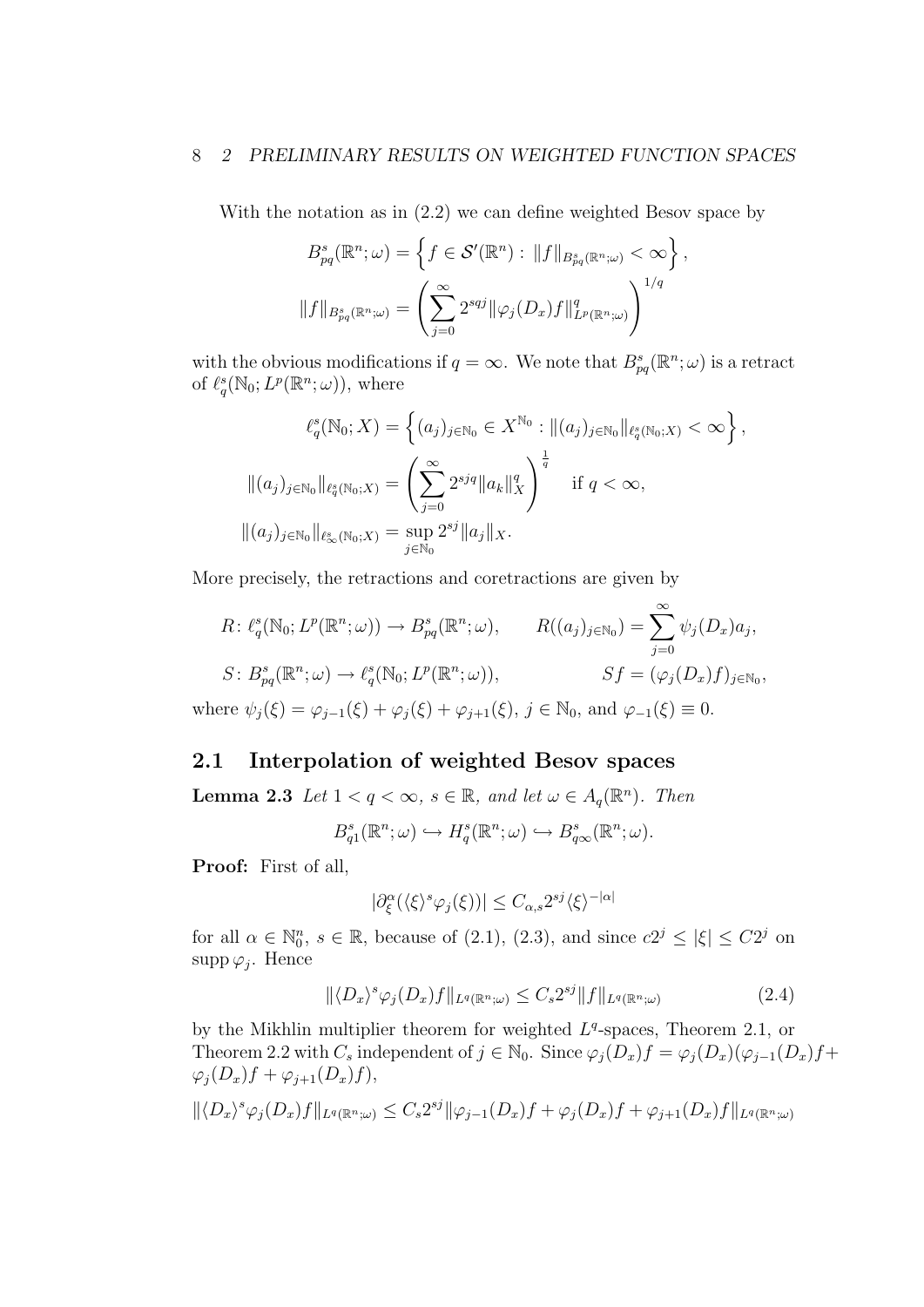Therefore

$$
||f||_{H_q^s(\mathbb{R}^n;\omega)} \leq \sum_{j=0}^{\infty} ||\langle D_x \rangle^s \varphi_j(D_x) f||_{L^q(\mathbb{R}^n;\omega)}
$$
  

$$
\leq C \sum_{j=0}^{\infty} 2^{sj} ||\varphi_{j-1}(D_x)f + \varphi_j(D_x)f + \varphi_{j+1}(D_x)f||_{L^q(\mathbb{R}^n;\omega)}
$$
  

$$
\leq C ||f||_{B_{q_1}^s(\mathbb{R}^n;\omega)}.
$$

Moreover,

$$
||f||_{B_{q\infty}^s(\mathbb{R}^n;\omega)} = \sup_{j \in \mathbb{N}_0} 2^{sj} ||\langle D_x \rangle^{-s} \varphi_j(D_x) \langle D_x \rangle^s f||_{L^q(\mathbb{R}^n;\omega)}
$$
  

$$
\leq C ||\langle D_x \rangle^s f||_{L^q(\mathbb{R}^n;\omega)} = C ||f||_{H_q^s(\mathbb{R}^n;\omega)}
$$

by (2.4), which finishes the proof.

Lemma 2.4 Let  $s_0, s_1 \in \mathbb{R}$ ,  $s_0 \neq s_1$ ,  $1 < p < \infty$ ,  $1 \leq q, q_0, q_1 \leq \infty$ ,  $\theta \in (0,1)$ , and let  $s = (1-\theta)s_0 + \theta s_1$ . Then

$$
(B^{s_0}_{pq_0}(\mathbb{R}^n;\omega),B^{s_1}_{pq_1}(\mathbb{R}^n;\omega))_{\theta,q}=B^{s}_{pq}(\mathbb{R}^n;\omega)
$$

for any weight function  $\omega \in A_p$ .

**Proof:** Use that  $B_{pq_j}^{s_j}(\mathbb{R}^n;\omega)$  is a retract of  $\ell_{q_j}^{s_j}(\mathbb{N}_0;L^p(\mathbb{R}^n;\omega))$  and apply [5, Theorem 5.6.1].  $\blacksquare$ 

Corollary 2.5 Let  $1 < q < \infty$ ,  $s_0, s_1 \in \mathbb{R}$ ,  $s_0 \neq s_1$ ,  $\theta \in (0,1)$  and let  $s = (1 - \theta)s_0 + \theta s_1$  and let  $\omega \in A_q(\mathbb{R}^n)$ . Then

$$
(H_q^{s_0}(\mathbb{R}^n;\omega), H_q^{s_1}(\mathbb{R}^n;\omega))_{\theta,q} = B_{qq}^s(\mathbb{R}^n;\omega).
$$

Proof: The corollary follows directly from Lemma 2.3 and Lemma 2.4.  $\blacksquare$ 

**Corollary 2.6** Let  $1 < q < \infty$  and let  $\omega = \omega(x') \in A_q(\mathbb{R}^{n-1})$ . Then

$$
\text{tr}_{\mathbb{R}^{n-1}} W_q^1(\mathbb{R}^n_+;\omega) = (L^q(\mathbb{R}^{n-1};\omega), W_q^1(\mathbb{R}^{n-1};\omega))_{1-\frac{1}{q},q} = B_{qq}^{1-\frac{1}{q}}(\mathbb{R}^{n-1};\omega)
$$

 $\blacksquare$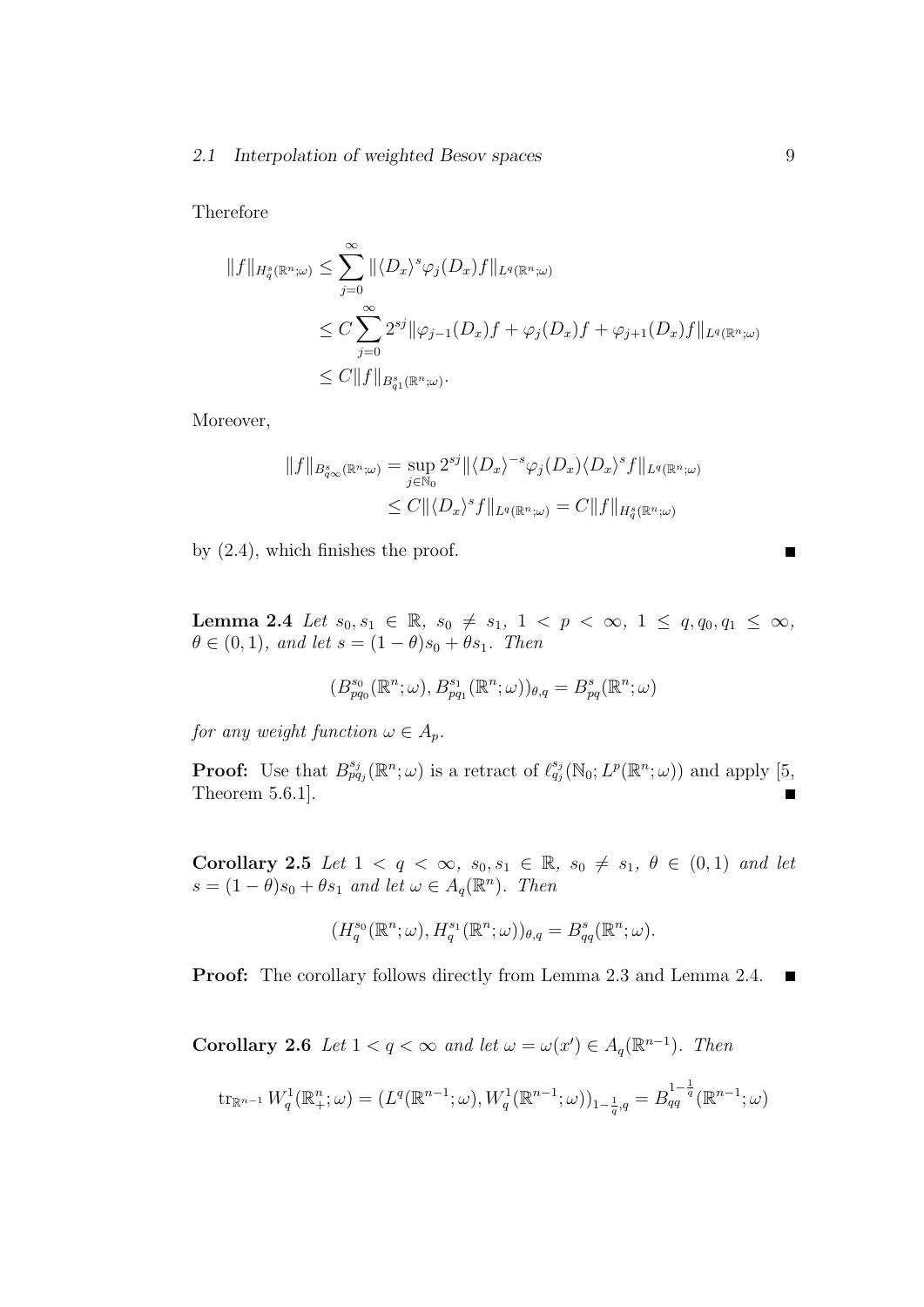#### 10 2 PRELIMINARY RESULTS ON WEIGHTED FUNCTION SPACES

**Proof:** The first equality follows from

$$
W^1_q(\mathbb{R}^n_+;\omega)=L^q(\mathbb{R}_+;W^1_q(\mathbb{R}^{n-1};\omega))\cap W^1_q(\mathbb{R}_+;L^q(\mathbb{R}^{n-1};\omega))
$$

and Lions' trace method for real interpolation, cf. [5, Corollary 3.12.3] or apply [3, Chapter III, Corollary 4.10.2]. The second equality follows from the previous corollary and the fact that  $W_q^1(\mathbb{R}^n;\omega) = H_q^1(\mathbb{R}^n;\omega) = \{f \in \mathcal{S}'(\mathbb{R}^n) :$  $\langle D_x \rangle f \in L^q(\mathbb{R}^n;\omega)$ , cf. Fröhlich [10, Lemma 3.1] or [9]. Е

# **2.2** An Embedding for  $L^q(\mathbb{R}^n; |x|^\alpha)$

Let  $(M, \mathcal{B}, \mu)$  be a measure space and let  $L^{p,\infty}$ ,  $1 \leq p < \infty$ , be the corresponding weak  $L^p$ -space (the Marcinkiewicz space) as e.g. defined in [5, Section 1.3].

**Lemma 2.7** Let  $1 \leq p, p_1, p_2 < \infty$  such that  $\frac{1}{p} = \frac{1}{p_1}$  $\frac{1}{p_1} + \frac{1}{p_2}$  $\frac{1}{p_2}$ . Then there exists  $C > 0$  such that

$$
||fg||_{L^{p,\infty}(M,\mu)} \leq C||f||_{L^{p_1,\infty}(M,\mu)} ||g||_{L^{p_2,\infty}(M,\mu)}.
$$

**Proof:** Since the mapping  $(f, g) \mapsto fg$  is bilinear, it is sufficient to consider the case  $||f||_{L^{p_1,\infty}(M,\mu)}, ||g||_{L^{p_2,\infty}(M,\mu)} \leq 1$ . Let  $\alpha = \frac{p_1}{p_2}$  $\frac{p_1}{p_2}$ . Then we either have  $|f(x)| \ge |g(x)|^{\alpha}$  or  $|f(x)| < |g(x)|^{\alpha}$ . Hence

$$
\mu(\lbrace x : |f(x)g(x)| \ge \lambda \rbrace) \le \mu(\lbrace x : |f(x)|^{1+\alpha} \ge \lambda \rbrace) + \mu(\lbrace |g(x)|^{1+\frac{1}{\alpha}} \ge \lambda \rbrace)
$$
  

$$
\le \lambda^{-\frac{p_1}{1+\alpha}} + \lambda^{-\frac{\alpha p_2}{1+\alpha}} = 2\lambda^{-p}
$$

for every  $\lambda > 0$ , which finishes the proof.

Corollary 2.8 Let  $1 < q < \infty$  and let  $0 \leq \alpha < (q-1)n$ . Then

$$
L^{q}(\mathbb{R}^{n};|x|^{\alpha}) \hookrightarrow L^{r,\infty}(\mathbb{R}^{n}) \qquad where \frac{1}{r} = \frac{1}{q} + \frac{\alpha}{qn}.
$$
 (2.5)

П

**Proof:** Let  $p = \frac{qn}{\alpha}$  $\frac{m}{\alpha}$ . Then  $|x|^{-\frac{\alpha}{q}} \in L^{p,\infty}(\mathbb{R}^n)$  and therefore

$$
||f||_{L^{r,\infty}(\mathbb{R}^n)} \leq |||x|^{-\frac{\alpha}{q}}||_{L^{p,\infty}(\mathbb{R}^n)}|||x|^{\frac{\alpha}{q}}||_{L^{q,\infty}(\mathbb{R}^n)} \leq C||f||_{L^{q}(\mathbb{R}^n;|x|^{\alpha})}.
$$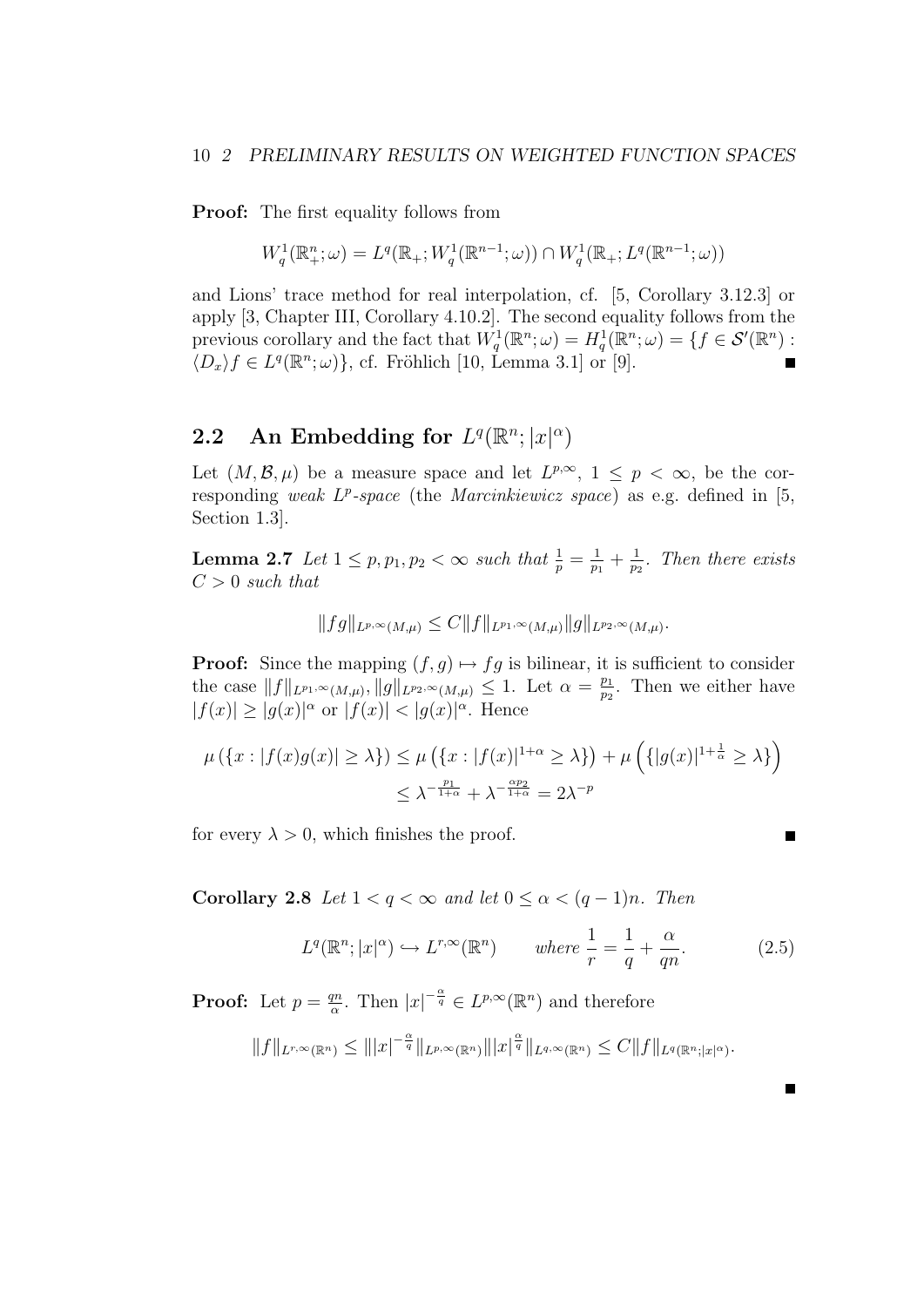### 2.2 An Embedding for  $L^q(\mathbb{R}^n; |x|^{\alpha})$

For the following we denote

$$
B_{pq,(r)}^{s}(\mathbb{R}^{n},\omega) = \left\{ f \in \mathcal{S}'(\mathbb{R}^{n}) : ||f|B_{pq,(r)}^{s}(\mathbb{R}^{n};\omega)|| < \infty \right\},
$$
  

$$
||f|B_{pq,(r)}^{s}(\mathbb{R}^{n};\omega)|| = \left( \sum_{j=0}^{\infty} ||\varphi_{j}(D_{x})f|L^{p,r}(\mathbb{R}^{n};\omega)||^{q} \right)^{1/q}
$$

with the obvious modification if  $q = \infty$ , where  $1 \leq p, q, r \leq \infty$  and  $s \in \mathbb{R}$ , cf. [28, Section 2.4.1]. We need the following simple lemma.

**Lemma 2.9** Let  $s_0, s_1 \in \mathbb{R}$ ,  $1 \le q_0, q_1, r_0, r_1 \le \infty$ ,  $q_0 \ne q_1$ ,  $\theta \in (0, 1)$ , and let  $s = (1 - \theta)s_0 + \theta s_1$ ,  $\frac{1}{q} = \frac{1 - \theta}{q_0}$  $\frac{1-\theta}{q_0}+\frac{\theta}{q_0}$  $\frac{\theta}{q_1}$ . Then  $(B_{a}^{s_0}$  $g_{0q_0,(r_0)}^{s_0}(\mathbb{R}^n;\omega), B_{q_1q_1,(r_1)}^{s_1}(\mathbb{R}^n;\omega))_{\theta,q} = B_{qq}^s(\mathbb{R}^n;\omega).$ 

**Proof:** First of all, we note that  $B_{a}^{s_j}$  $g_{q_j q_j,(r_j)}^{s_j}(\mathbb{R}^n;\omega)$  and  $B_{qq}^s(\mathbb{R}^n;\omega)$  are retracts of  $\ell_{q_i}^{s_j}(\mathbb{N}_0; L^{q_i,r_j}(\mathbb{R}^n;\omega)), \ell_q^s(\mathbb{N}_0; L^q(\mathbb{R}^n;\omega)),$  resp., with respect to the same retraction mappings. Hence the statement follows from

$$
\begin{aligned} &\left(\ell_{q_0}^{s_0}(\mathbb{N}_0; L^{q_0, r_0}(\mathbb{R}^n; \omega)), \ell_{q_1}^{s_1}(\mathbb{N}_0; L^{q_1, r_1}(\mathbb{R}^n; \omega))\right)_{\theta, q} \\ &= \ell_q^{s}(\mathbb{N}_0; (L^{q_0, r_0}(\mathbb{R}^n; \omega), L^{q_1, r_1}(\mathbb{R}^n; \omega)))_{\theta, q}) = \ell_q^{s}(\mathbb{N}_0; L^{q}(\mathbb{R}^n; \omega)) \end{aligned}
$$

where we have used [5, Theorem 5.6.2] and [5, Theorem 5.3.1].

The following theorem is a key result for the proof of Theorem 1.1.

#### **THEOREM 2.10** Let  $s \in \mathbb{R}$ ,  $1 < q < \infty$ , and let  $0 < \alpha < (q-1)n$ . Then

$$
B_{qq}^{s+\frac{\alpha}{q}}(\mathbb{R}^n;|x|^{\alpha}) \hookrightarrow B_{qq}^s(\mathbb{R}^n) \cap H_q^s(\mathbb{R}^n). \tag{2.6}
$$

**Proof:** By Corollary 2.8  $L^q(\mathbb{R}^n; |x|^\alpha) \hookrightarrow L^{r, \infty}(\mathbb{R}^n)$  for all  $0 < \alpha < (q-1)n$ and  $\frac{1}{r} = \frac{1}{q} + \frac{\alpha}{qr}$  $\frac{\alpha}{qn}$ . Using the generalized Marcinkiewicz interpolation theorem, cf.  $[5,$  Theorem 5.3.2] for different values of q yields

$$
L^{q,r}(\mathbb{R}^n;|x|^{\alpha}) \hookrightarrow L^r(\mathbb{R}^n) \qquad \text{where } \frac{1}{r} = \frac{1}{q} + \frac{\alpha}{qn} \tag{2.7}
$$

for all  $0 < \alpha < (q-1)n$ . Hence for all  $0 < \alpha < (q-1)n$  and  $\frac{1}{r} = \frac{1}{q} + \frac{\alpha}{qr}$ qn

$$
B_{qq,(r)}^{s+\frac{\alpha}{q}}(\mathbb{R}^n;|x|^{\alpha}) \hookrightarrow B_{rq}^{s+\frac{\alpha}{q}}(\mathbb{R}^n) \hookrightarrow B_{qq}^{s}(\mathbb{R}^n) \cap H_q^{s}(\mathbb{R}^n)
$$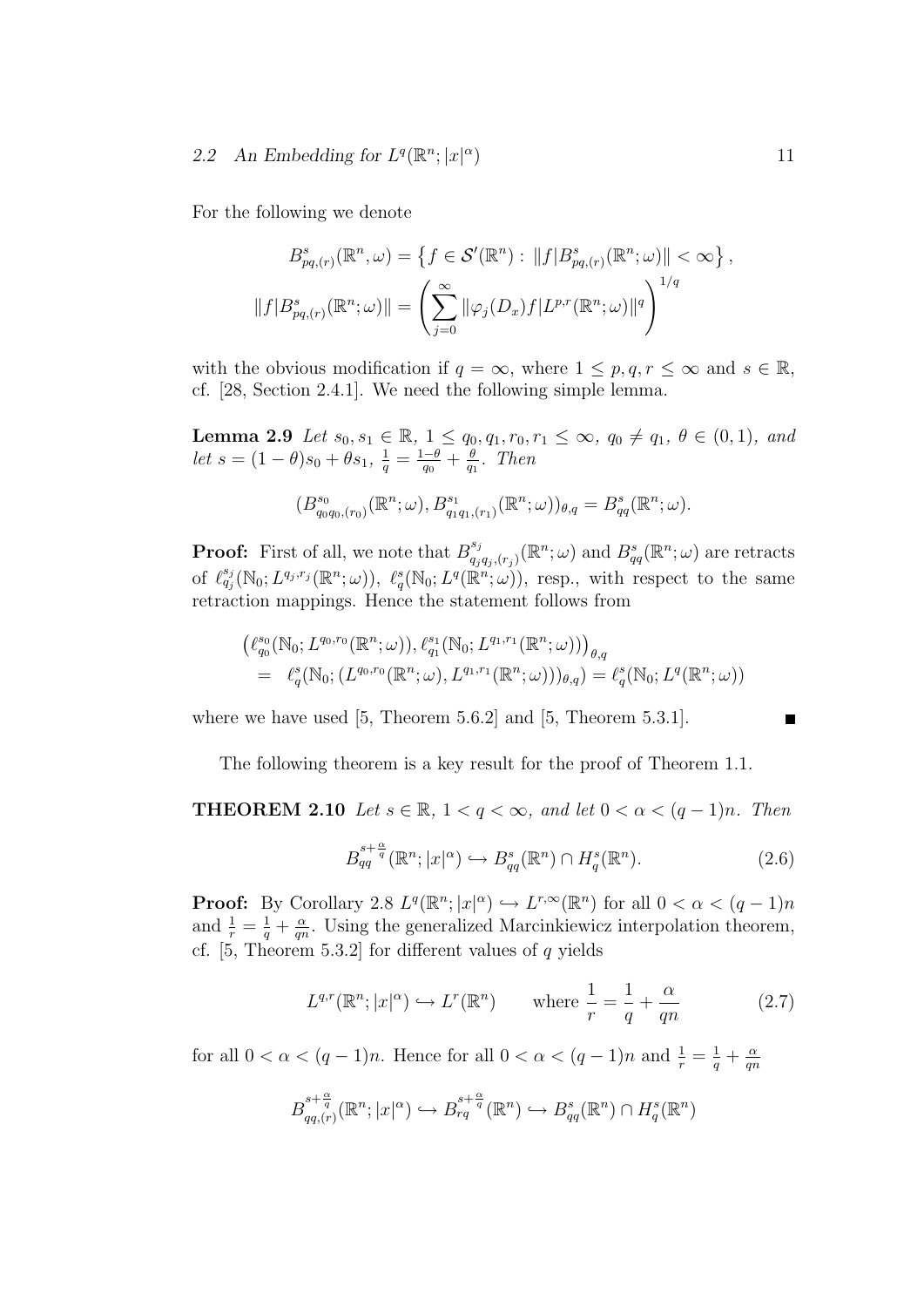due to [28, Section 2.8.2, Equation (2) and (18)]. Hence using Lemma 2.9 for  $B_{qq,(r)}^{s+\frac{\alpha}{q}}(\mathbb{R}^n;|x|^{\alpha})$  with different values of q together with

$$
(B_{q_0q_0}^s(\mathbb{R}^n), B_{q_1q_1}^s(\mathbb{R}^n))_{\theta,q} = B_{qq}^s(\mathbb{R}^n), (H_{q_0}^s(\mathbb{R}^n), H_{q_1}^s(\mathbb{R}^n))_{\theta,q} = H_q^s(\mathbb{R}^n),
$$
\n(2.8)

where  $\frac{1}{q} = \frac{1-\theta}{q_0}$  $\frac{-\theta}{q_0}+\frac{\theta}{q_1}$  $\frac{\theta}{q_1}$ , cf. [28, Theorem 2.4.1] and [5, Theorem 6.4.5], we conclude (2.6).

## 3 Proof for positive  $\alpha$

If  $0 < \alpha < (q-1)(n-1)$ , then  $|x|^{\alpha} \ge |x'|^{\alpha}$  and therefore

$$
\text{tr}\, W_q^1(\mathbb{R}^n_+; |x|^\alpha) \subseteq \text{tr}\, W_q^1(\mathbb{R}^n_+; |x'|^\alpha) = B_{qq}^{1-\frac{1}{q}}(\mathbb{R}^{n-1}; |x'|^\alpha) \tag{3.1}
$$

by Corollary 2.6. Hence it remains to prove the converse inclusion. To this end we use the following extension operator: We denote by  $u = K_D a$ ,  $a \in \mathcal{S}(\mathbb{R}^{n-1})$ , the solution of

$$
(1 - \Delta)u = 0 \t\t \text{in } \mathbb{R}^n_+,
$$
  

$$
u|_{\partial \mathbb{R}^n_+} = a \t\t \text{on } \mathbb{R}^{n-1}.
$$

Using partial Fourier transformation  $\tilde{a}(\xi') = \mathcal{F}_{x' \to \xi'}[a](\xi')$  the solution  $u =$  $K_D a$  can be easily calculated as

$$
u(x',x_n) = K_D a = \mathcal{F}_{\xi' \mapsto x'}^{-1} \left[ e^{-\langle \xi' \rangle x_n} \tilde{a}(\xi') \right], \qquad x = (x',x_n) \in \mathbb{R}_+^n.
$$

Note that  $\langle \xi' \rangle = (1 + |\xi'|^2)^{\frac{1}{2}}$  as above. It is well known that the symbol-kernel  $\tilde{k}(\xi', x_n) := e^{-\langle \xi' \rangle x_n}$  satisfies the following estimate

$$
\sup_{x_n \ge 0} |x_n^s \partial_{x_n}^l \partial_{\xi'}^\alpha \tilde{k}(\xi', x_n)| \le C_{\alpha, s, l} \langle \xi' \rangle^{l - s - |\alpha|}
$$
\n(3.2)

uniformly in  $\xi' \in \mathbb{R}^{n-1}$  and for all  $\alpha \in \mathbb{N}_0^{n-1}$ ,  $s \geq 0$ ,  $l \in \mathbb{N}_0$ , see e.g. [1, Lemma 2.9]. Using the latter estimate we show

**Lemma 3.1** Let  $1 < q < \infty$ , let  $s \geq 0$ , and let  $\omega \in A_q(\mathbb{R}^{n-1})$ . Then  $x_n^s(\nabla K_D, K_D)$  extends to a bounded operator

$$
x_n^s\left(\frac{\nabla K_D}{K_D}\right): B_{qq}^{1-\frac{1}{q}}(\mathbb{R}^{n-1};\omega) \to L^q(\mathbb{R}_+; B_{qq}^s(\mathbb{R}^{n-1};\omega) \cap H_q^s(\mathbb{R}^{n-1};\omega)).
$$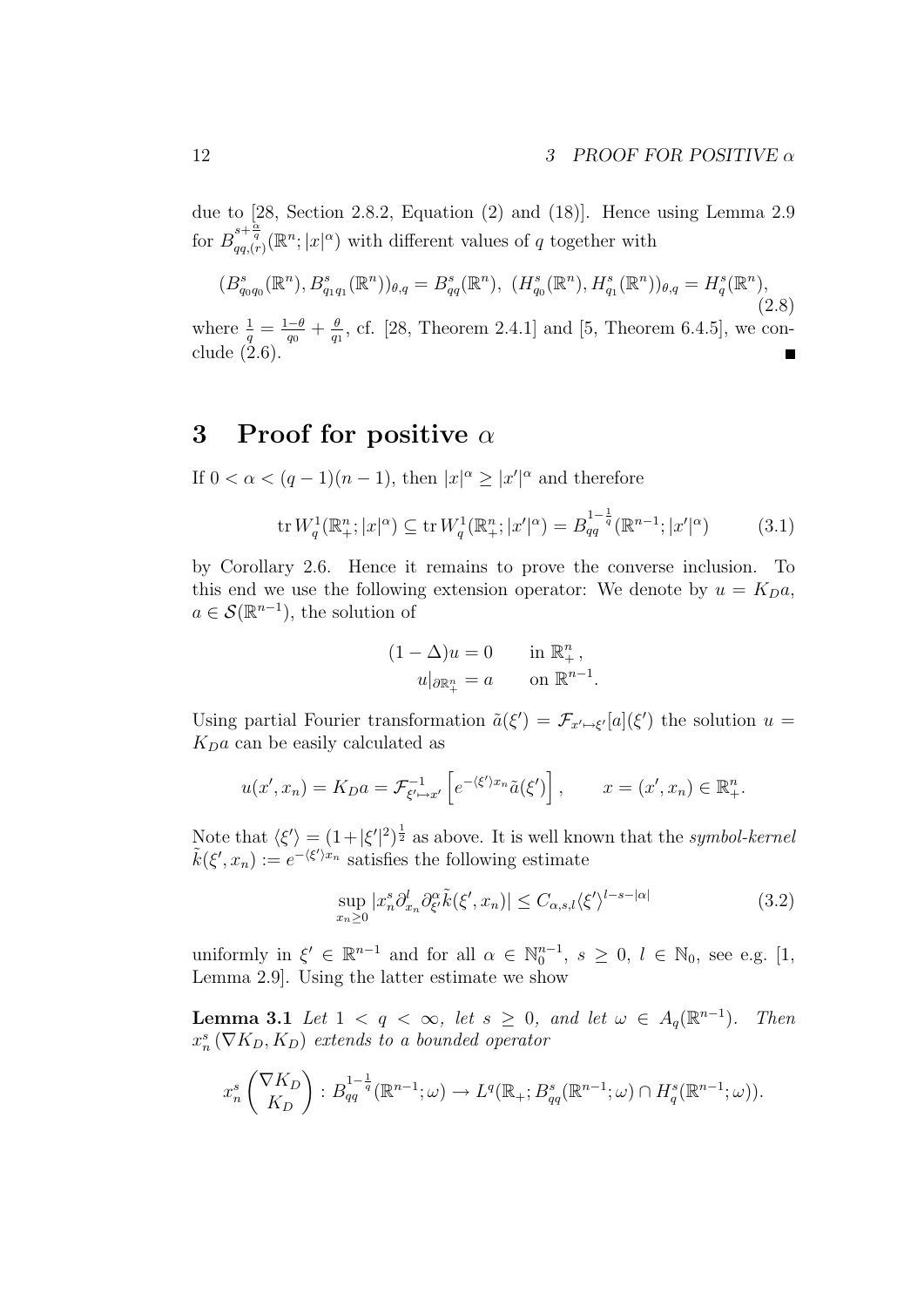Proof: First of all,

$$
\begin{pmatrix} \nabla K_D \\ K_D \end{pmatrix} a = \mathcal{F}_{\xi' \mapsto x'}^{-1} \left[ \begin{pmatrix} i\xi' \\ -\langle \xi' \rangle \\ 1 \end{pmatrix} e^{-\langle \xi' \rangle x_n} \tilde{a}(\xi') \right] \equiv \mathcal{F}_{\xi' \mapsto x'}^{-1} \left[ \tilde{k}'(\xi', x_n) \tilde{a}(\xi') \right].
$$

Here  $\tilde{k}'(\xi', x_n)$  satisfies

$$
|\partial_{\xi'}^{\alpha}\tilde{k}'(\xi',x_n)| \leq C_{\alpha,s,l} \langle \xi' \rangle^{1-s-|\alpha|} |x_n|^{-s}
$$
\n(3.3)

uniformly in  $\xi' \in \mathbb{R}^{n-1}$ ,  $x_n > 0$ , and for all  $\alpha \in \mathbb{N}_0^{n-1}$ ,  $s \geq 0$ ,  $l \in \mathbb{N}_0$ , by virtue of  $(3.2)$ ,  $(2.1)$ , and the product rule. Hence for every  $x_n > 0$  $\tilde{k}'(\xi',x_n) \in S_{1,0}^{1-s}(\mathbb{R}^{n-1} \times \mathbb{R}^{n-1})$  is a pseudodifferential symbol with seminorms bounded by  $C|x_n|^{-s}$ . Hence

$$
\|\nabla K_D a(.,x_n)\|_{H_q^{s-\frac{1}{p}}(\mathbb{R}^{n-1};\omega)} \leq C|x_n|^{-s} \|a\|_{H_q^{1-\frac{1}{p}}(\mathbb{R}^{n-1};\omega)}
$$

by Theorem 2.2. Replacing s by  $s + \frac{1}{n}$  $\frac{1}{p}$  we conclude

$$
||x_n^s \nabla K_D a(.,x_n)||_{H_q^s(\mathbb{R}^{n-1};\omega)} \leq C |x_n|^{-\frac{1}{p}} ||a||_{H_q^{1-\frac{1}{p}}(\mathbb{R}^{n-1};\omega)}
$$

Since  $||f||_{L^{p,\infty}(\mathbb{R}_+)} \leq ||t^{-\frac{1}{p}}||_{L^{p,\infty}} ||f||_{L^{\infty}} \leq C \sup_{t>0} t^{\frac{1}{p}} |f(t)|$ , we get  $||x_n^s \nabla K_D a(., x_n)||_{L^{p,\infty}(\mathbb{R}_+; H^s_q(\mathbb{R}^{n-1}; \omega))} \leq C ||a||_{H^{\frac{1}{1-\frac{1}{p}}}_q(\mathbb{R}^{n-1}; \omega)}$ 

Using real interpolation for different values of p and setting  $p = q$  afterwards, we conclude

$$
x_n^s \nabla K_D \colon B_{qq}^{1-\frac{1}{q}}(\mathbb{R}^{n-1};\omega) \to L^q(\mathbb{R}_+; H_q^s(\mathbb{R}^{n-1};\omega)),
$$

where we have used Corollary 2.5, [28, Section 1.18.6, Theorem 2], and  $(2.8)$ . One more real interpolation with different values of  $q$  yields

$$
x_n^s \nabla K_D \colon B_{qq}^{1-\frac{1}{q}}(\mathbb{R}^{n-1};\omega) \to L^q(\mathbb{R}_+; B_{qq}^s(\mathbb{R}^{n-1};\omega)),
$$

which completes the proof.

**Proof of Theorem 1.1, case**  $\alpha > 0$ : Using Lemma 3.1 with  $s = 0$ , we conclude  $K_D: B_{qq}^{1-\frac{1}{q}}(\mathbb{R}^{n-1}, |x'|^{\alpha}) \to W_q^1(\mathbb{R}^n_+; |x'|^{\alpha})$ . Moreover, applying Lemma 3.1 with  $s = \frac{\alpha}{a}$  $\frac{\alpha}{q}$ , we conclude

$$
x_n^{\frac{\alpha}{q}}\left(\begin{matrix} \nabla K_D \\ K_D \end{matrix}\right) : B_{qq}^{1-\frac{1}{q}}(\mathbb{R}^{n-1}, |x'|^{\alpha}) \to L^q(\mathbb{R}_+; B_{qq}^{\frac{\alpha}{q}}(\mathbb{R}^{n-1}; |x'|^{\alpha}))) \hookrightarrow L^q(\mathbb{R}_+^n),
$$

where we have also used Theorem 2.10. Hence  $K_D: B_{qq}^{1-\frac{1}{q}}(\mathbb{R}^{n-1}, |x'|^{\alpha}) \rightarrow$  $W_q^1(\mathbb{R}^n_+; x_n^{\alpha})$ . Since  $|x|^{\alpha} \leq C_{\alpha}(|x'|^{\alpha}+x_n^{\alpha})$ , the result for  $\alpha > 0$  follows.

.

.

П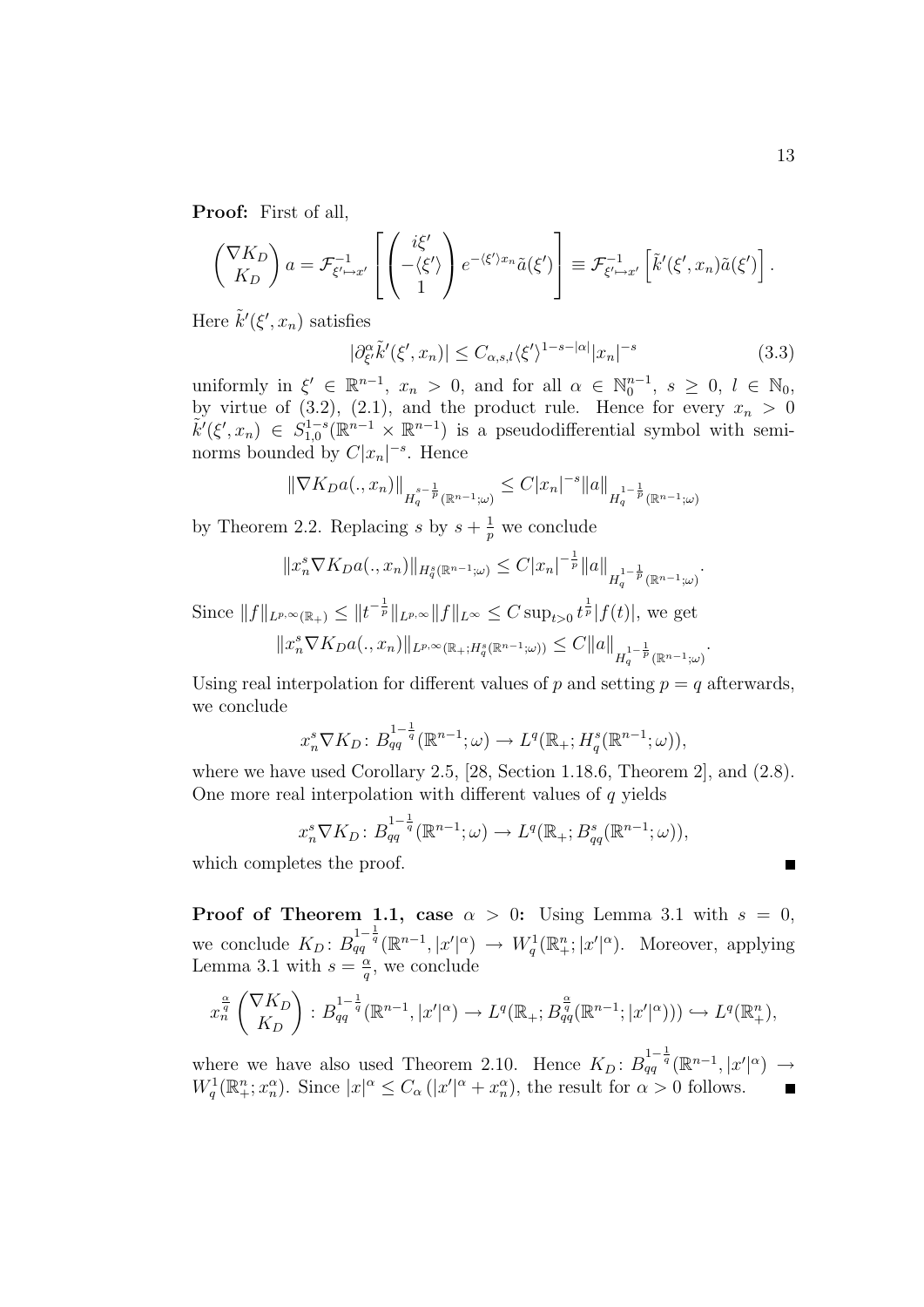### 4 The result for negative  $\alpha$

The case  $\alpha < 0$  is derived from the case  $\alpha \geq 0$  by a duality argument. More precisely, we use the following abstract lemma.

**Lemma 4.1** Let  $\omega_1, \omega_2 \in A_q$  be given such that one has  $\text{tr}_{\mathbb{R}^{n-1}} W_q^1(\mathbb{R}^n_+; \omega_1) =$  $\text{tr}_{\mathbb{R}^{n-1}} W_q^1(\mathbb{R}^n_+;\omega_2)$  with equivalent norms. Then

$$
\operatorname{tr}_{\mathbb{R}^{n-1}} W^1_{q'}(\mathbb{R}^n_+;\omega'_1) = \operatorname{tr}_{\mathbb{R}^{n-1}} W^1_{q'}(\mathbb{R}^n_+;\omega'_2) \tag{4.1}
$$

with equivalent norms, where  $\frac{1}{q} + \frac{1}{q}$  $\frac{1}{q'}$  and  $\omega'_j = \omega_j^{-\frac{1}{q-1}}$  $j^{q-1}$ .

**Proof:** Let  $g \in (\text{tr}_{\mathbb{R}^{n-1}} W^1_{q'}(\mathbb{R}^n_+;\omega'_1))'$  then

$$
G := [\phi \mapsto \langle g, \phi \rangle_{\mathbb{R}^{n-1}}] \in \left(W^1_{q'}(\mathbb{R}^n; \omega'_1)\right)' = W^{-1}_q(\mathbb{R}^n; \omega_1)
$$

 $\text{with } \|g\|_{\left(\text{tr}_{\mathbb{R}^{n-1}} W^1_{q'}(\mathbb{R}^n_+;\omega'_1)\right)'} = \|G\|_{W^{-1}_q(\mathbb{R}^n;\omega_1)}.$ 

By [9] one has that  $(1 - \Delta) : W_q^1(\mathbb{R}^n; \omega_j) \to W_p^{-1}(\mathbb{R}^n; \omega_j), j = 1, 2$  is an isomorphism. Since G has its support in  $\mathbb{R}^{n-1}$ , it follows that  $(1 - \Delta)^{-1}G$  is a weak solution to the boundary value problem

$$
(1 - \Delta)(1 - \Delta)^{-1}G = 0
$$
 on  $\Omega$  and  $(1 - \Delta)^{-1}G \in \text{tr}_{\mathbb{R}^{n-1}} W_q^1(\mathbb{R}^n_+;\omega_1),$ 

where  $\Omega = \mathbb{R}^n_+$  or  $\Omega = \mathbb{R}^n_-$ . By the a priori estimate of this boundary value problem in [9] one has

$$
\|(1-\Delta)^{-1}G\|_{W_q^1(\mathbb{R}^n;\omega_1)} \leq c \|\operatorname{tr}_{\mathbb{R}^{n-1}}(1-\Delta)^{-1}G\|_{\operatorname{tr}_{\mathbb{R}^{n-1}} W_q^1(\mathbb{R}^n_+;\omega_1)}.
$$

Thus we may estimate using the assumption (4.1)

$$
\|g\|_{\left(\mathrm{tr}_{\mathbb{R}^{n-1}} W_{q'}^{1}(\mathbb{R}^{n};\omega_{1}')\right)'} = \|G\|_{W_{q}^{-1}(\mathbb{R}^{n};\omega_{1})} \leq c \|(1-\Delta)^{-1}G\|_{W_{q}^{1}(\mathbb{R}^{n};\omega_{1})}
$$
  
\n
$$
\leq c \|\mathrm{tr}_{\mathbb{R}^{n-1}} (1-\Delta)^{-1}G\|_{\mathrm{tr}_{\mathbb{R}^{n-1}}} W_{q}^{1}(\mathbb{R}^{n};\omega_{1})
$$
  
\n
$$
\leq c \|\mathrm{tr}_{\mathbb{R}^{n-1}} (1-\Delta)^{-1}G\|_{\mathrm{tr}_{\mathbb{R}^{n-1}}} W_{q}^{1}(\mathbb{R}^{n};\omega_{2})
$$
  
\n
$$
\leq c \|(1-\Delta)^{-1}G\|_{W_{q}^{1}(\mathbb{R}^{n};\omega_{2})}
$$
  
\n
$$
\leq c \|G\|_{W_{q}^{-1}(\mathbb{R}^{n};\omega_{2})} = c \|g\|_{\left(\mathrm{tr}_{\mathbb{R}^{n-1}} W_{q'}^{1}(\mathbb{R}^{n};\omega_{2}')\right)'}.
$$

Interchanging the roles of  $\omega_1$  and  $\omega_2$ , we obtain the reverse estimate

$$
\|g\|_{\left(\text{tr}_{\mathbb{R}^{n-1}} W^1_{q'}(\mathbb{R}^n_+;\omega'_2)\right)'} \leq c \|g\|_{\left(\text{tr}_{\mathbb{R}^{n-1}} W^1_{q'}(\mathbb{R}^n_+;\omega'_1)\right)'}
$$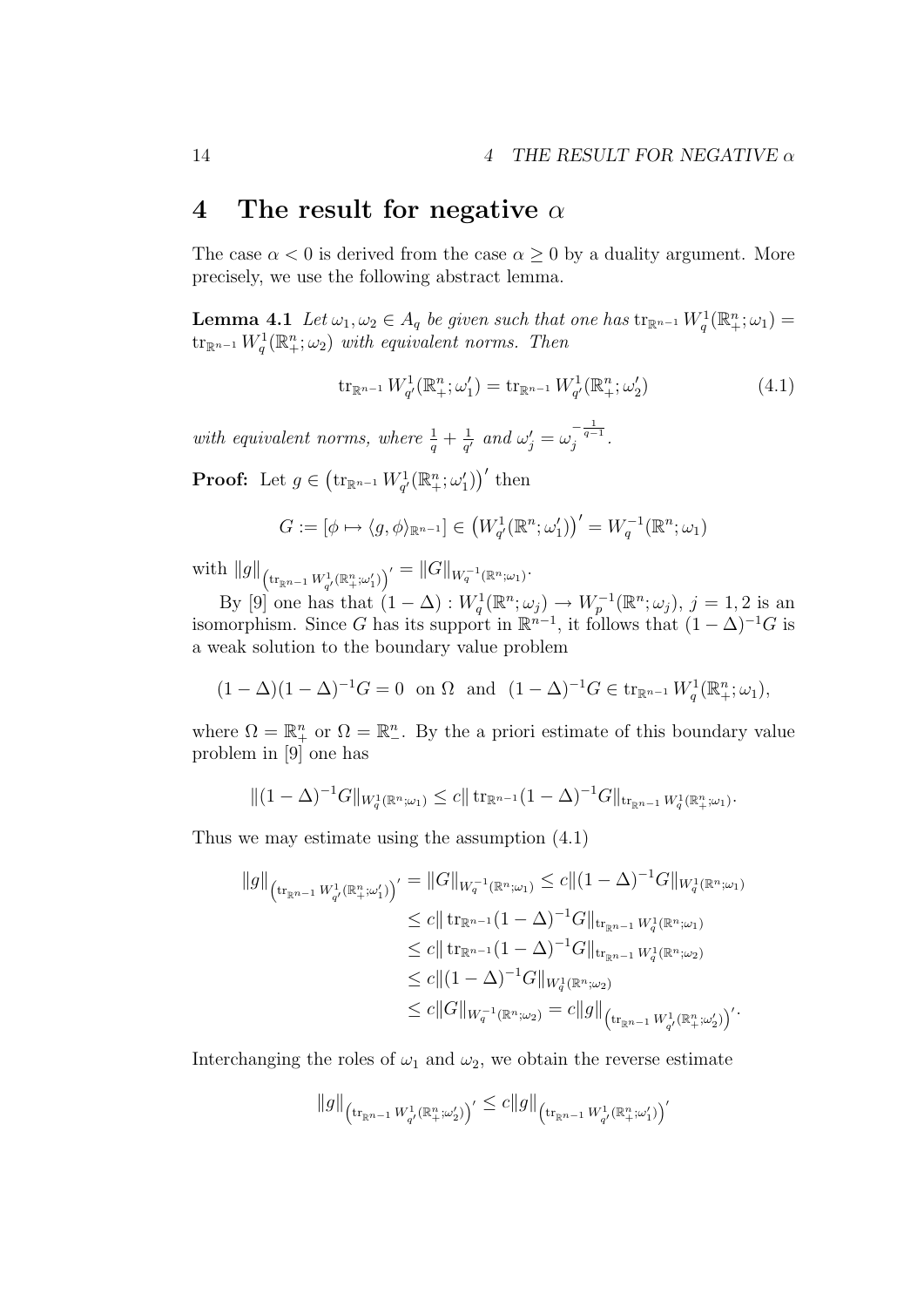#### REFERENCES 15

for some  $c > 0$ . We have shown that

$$
\left(\operatorname{tr}_{\mathbb{R}^{n-1}} W^1_{q'}(\mathbb{R}^n_+;\omega'_2)\right)'=\left(\operatorname{tr}_{\mathbb{R}^{n-1}} W^1_{q'}(\mathbb{R}^n_+;\omega'_1)\right)'.
$$

Thus, since  $\text{tr}_{\mathbb{R}^{n-1}} W^1_{q'}(\mathbb{R}^n_+;\omega'_j), j = 1,2$ , is a factor space of the reflexive Banach space  $W^1_{q'}(\mathbb{R}^n_+;\omega'_2)$  with respect to a closed subspace, it is reflexive and we obtain

$$
\operatorname{tr}_{\mathbb R^{n-1}}W^1_{q'}(\mathbb R^n_+;\omega'_1)=\operatorname{tr}_{\mathbb R^{n-1}}W^1_{q'}(\mathbb R^n_+;\omega'_2)
$$

as asserted.

Corollary 4.2 Let  $-(n-1) < \alpha < 0$ . Then

$$
\operatorname{tr}_{\mathbb{R}^{n-1}} W_q^1(\mathbb{R}^n_+; |x|^\alpha) = B_{qq}^{1-\frac{1}{q}}(\mathbb{R}^{n-1}; |x'|^\alpha).
$$

**Proof:** Let  $\beta := -\frac{\alpha}{q-1} = -(q'-1)\alpha$ . Then  $0 < \beta < (n-1)(q'-1)$ . Thus we are in the range of indices that have already been considered and one obtains from the results of Section 3 that

$$
\operatorname{tr}_{\mathbb{R}^{n-1}} W^1_{q'}(\mathbb{R}^n_+; |x|^{\beta}) = B^{1-\frac{1}{q'}}_{q'q'}(\mathbb{R}^{n-1}; |x'|^{\beta}) = \operatorname{tr}_{\mathbb{R}^{n-1}} W^1_{q'}(\mathbb{R}^n_+; |x'|^{\beta}),
$$

using Corollary 2.6 and  $|x'|^{\beta} \in A_{q'}(\mathbb{R}^{n-1})$ . Thus by Lemma 4.1 we obtain

$$
\operatorname{tr}_{\mathbb{R}^{n-1}} W_q^1(\mathbb{R}^n_+; |x|^\alpha) = \operatorname{tr}_{\mathbb{R}^{n-1}} W_q^1(\mathbb{R}^n_+; |x'|^\alpha) = B_{qq}^{1-\frac{1}{q}}(\mathbb{R}^{n-1}; |x'|^\beta),
$$

where we again applied Corollary 2.6. This finishes the proof of Theorem 1.1.

Acknowledgements: This work has been developed during the first and the third author's stay at the Institute of Mathematics of the Academy of Sciences of the Czech Republic, which has been supported by the Nečas Center for Mathematical Modeling. This support is gratefully acknowledged. The research of the second author was supported by the Institutional Research Plan no. AV0Z10190503, and by the Grant Agency of the Czech Republic no. 201/06/0400.

### References

[1] H. Abels: Generalized Stokes resolvent equations in an infinite layer with mixed boundary conditions. Math. Nachr.  $279(2006)$ , 1–17.

 $\blacksquare$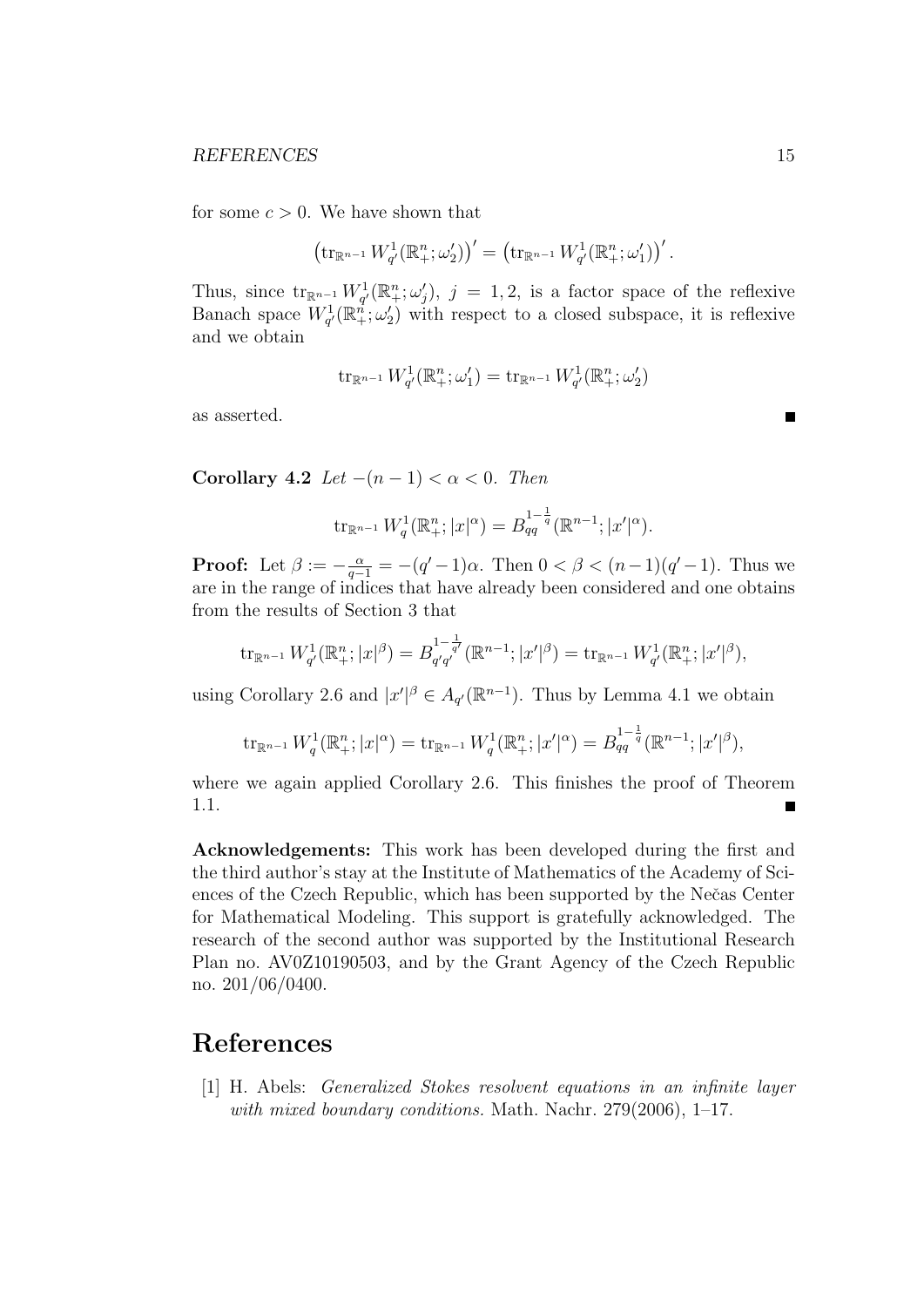- [2] R. A. Adams: Sobolev Spaces. Academic Press, New York, San Francisco, London, 1975.
- [3] H. Amann: Linear and Quasilinear Parabolic Problems, Volume 1: Abstract Linear Theory. Birkhäuser, Basel-Boston-Berlin, 1995.
- [4] N. Aronszajn: Boundary value of functions with finite Dirichlet integral. Techn. Report 14, University of Kansas 1955.
- [5] J. Bergh and J. Löfström: *Interpolation Spaces*. Springer-Verlag, Berlin-Heidelberg-New York, 1976.
- [6] S. K. Chua: Extension theorems on weighted Sobolev space. Indiana Univ. Math. J. 41(1992), 1027–1076.
- [7] D. E. Edmunds and H. Triebel: Function Spaces, Entropy Numbers and Differential Operators. Cambridge Univ. Press, Cambridge, 1996.
- [8] R. Farwig and H. Sohr: Weighted  $L^q$ -theory for the Stokes resolvent in exterior domains J. Math. Soc. Japan, 49(1997), 251–288.
- [9] A. Fröhlich: Stokes- und Navier-Stokes-Gleichungen in gewichteten Funktionenräumen. PhD thesis, TU Darmstadt, Shaker Verlag, Aachen, 2001.
- [10] A. Fröhlich: Solutions of the Navier-Stokes initial value problem in weighted L<sup>q</sup>-spaces. Math. Nachr., 269/270(2004), 150-166.
- [11] E. Gagliardo: Caratterizzazioni delle tracce sulla frontiera relative ad alcune classi di funzioni in n variabili. Rend. Sem. Mat. Univ. Padova 27(1957), 284–305.
- [12] J. Garcia-Cuerva and J. L. Rubio de Francia: Weighted Norm Inequalities and Related Topics. North Holland, Amsterdam, 1985.
- [13] T. Kilpeläinen, J. Kinnunen and O. Martio: Sobolev spaces with zero boundary values on metric spaces. Potential Anal. 12(2000), 233–247.
- [14] V. A. Kondrat'ev: Boundary problems for elliptic equations in domains with conical or angular points (English). Trans. Mosc. Math. Soc. 16(1967), 227–313.
- [15] V. A. Kozlov, V. G. Maz'ya and J. Rossmann: Elliptic Boundary Value Problems in Domains with Point Singularities. Math. Surveys and Monographs Vol. 52, AMS, Providence, R.I., 1997.